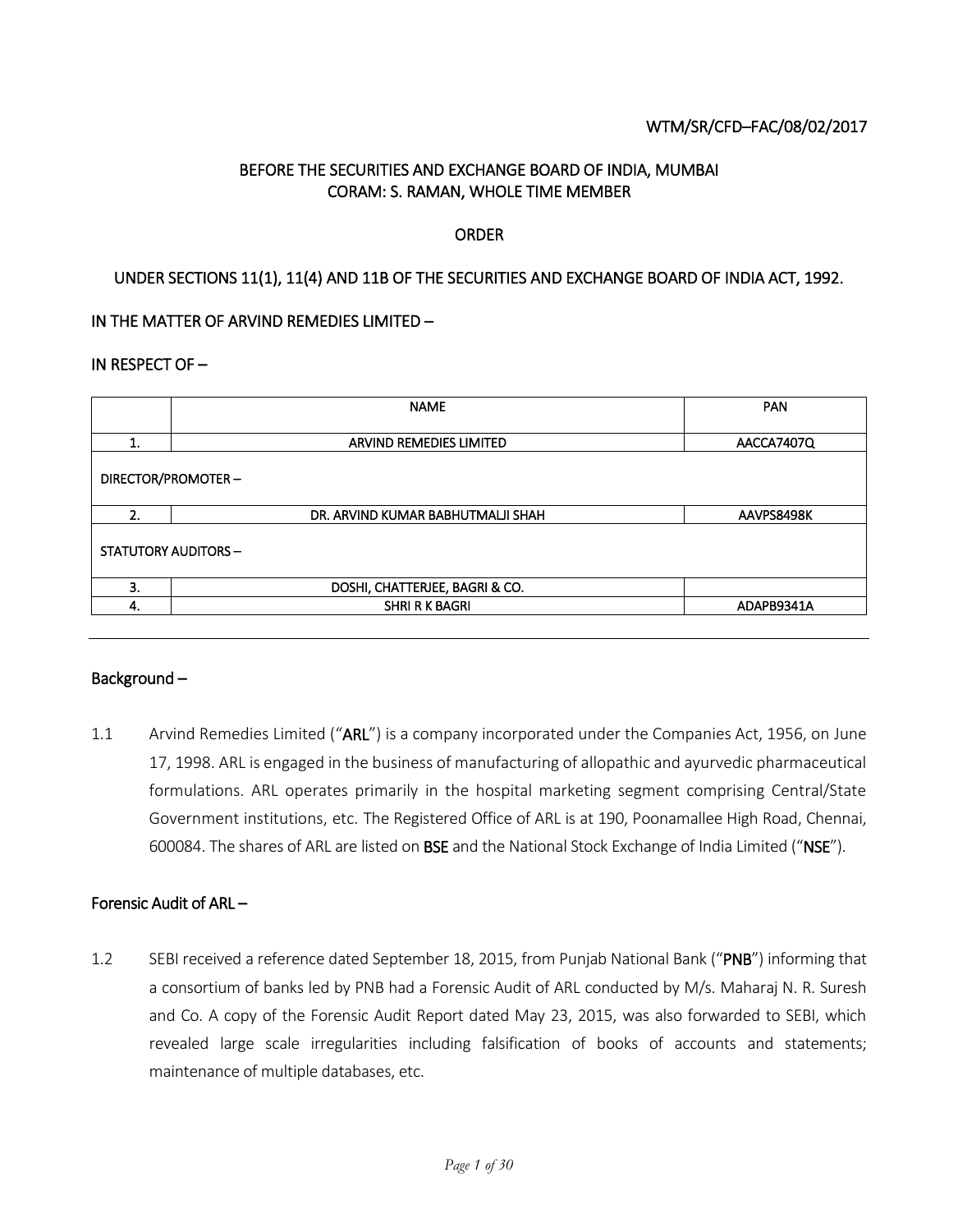- 1.3 The observations contained in the aforementioned Report were as under
	- *i. A lot of time was taken by ARL to produce records for the Audit.*
	- *ii. ARL's accounts were maintained in software called Focus 6.2, which lacked security control, access control and data base control.*
	- *iii.* ARL maintained different sets of database one for books of accounts and the other for the *purpose of excise, sales tax and internal control purpose. Checks/controls in data entry and processing were absent as a result of which, wrong/erroneous data were also keyed in and processed.*
	- *iv. The financial database modules were frequently changed but the overall financial figures were balanced with published accounts. The internal deletions/additions were made to satisfy various inspection agencies like Stock Auditors, Internal Auditors, Cost Auditors, etc.*
	- *v. ARL prepared different Profit And Loss Account and Balance Sheet for the purpose of Excise Department where actual turnover was reported. In case of returns filed with the Tamil Nadu Sales Tax authorities, ARL updated the returns. ARL purchased majority of stocks from certain "Controlled Parties/Entities" and sold the same to them. This was to avoid/minimize extra outflow of VAT and to maintain revenue neutrality. The aforesaid parties were –*
		- *i. Preventive Pharmaceuticals Private Limited;*
		- *ii. Aroma Remedies Private Limited;*
		- *iii. Holy Remedies Private Limited;*
		- *iv. Zurich Bio Tech Pharma;*
		- *v. Venus International Private Limited;*
		- *vi. Cosmic Remedies Private Limited;*
		- *vii. Avathar Pharmaceuticals Private Limited;*
		- *viii. Bright Drug Industry;*
		- *ix. Bright Medicure Private Limited.*
	- *vi. Sales to the aforementioned parties were not exhibited in the actual books of accounts. However sales to Government agencies and Government hospitals across India and to a particular hospital at Lahore, Pakistan, were shown. Such sales shown in books did not tally with the sales tax returns including Inter–State sales.*
	- *vii. Major differences were observed in Inter–State purchases and Inter–State sales and exports.*
	- *viii. ARL was regularly inflating sales and purchases, which indicates that it had not manufactured goods shown as manufactured in the Annual Accounts, relied upon by bankers. ARL adopted certain practices to show these transactions, which were primarily records of non–existent movement of goods such as fake bills generated on customers who did not requisition such purchases. In many cases, ARL only passed book entries under Parties' Control Account or Journal Control Account (Collections from debtors were shown as debited to this account and payments*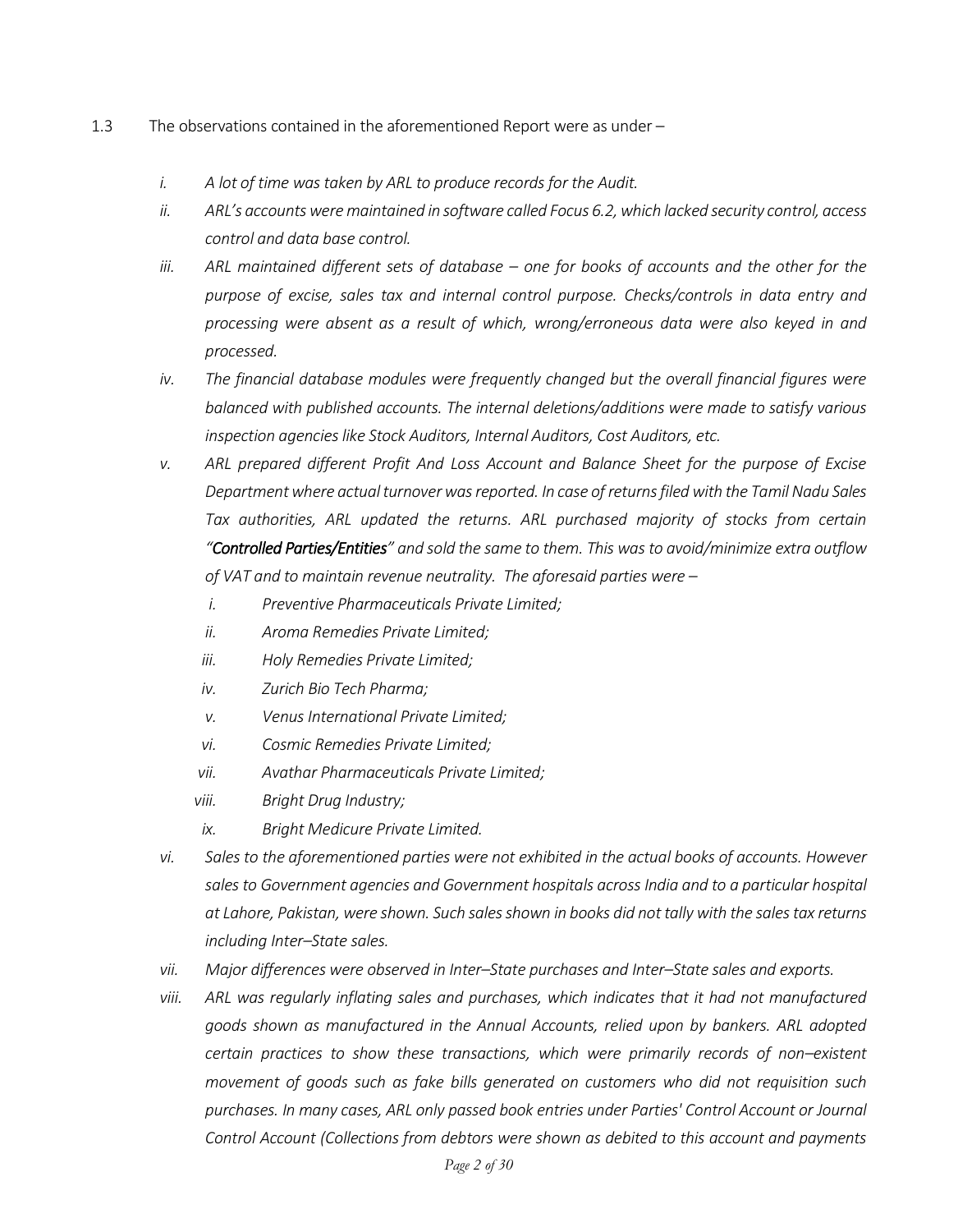*to the customer's account were made by crediting the said account). For example, the purchase account was debited for an amount and the supplier account was credited simultaneously. Later, the goods were shown to have been sold and the customer's account was accordingly debited.* 

- *ix. While the original Stores Ledger (which matched with Financial Books) was produced to the Forensic Auditors on March 5, 2015, another Stock Ledger was produced on March 7, 2015 (which was reconciled with the original Excise Return).*
- *x. Two sets of sales register were produced, one on February 17, 2015, that matched with books of accounts and another on March 14, 2015, which was reconciled with the Excise Return.*
- *xi. In March 2014, the Deputy Commissioner of Income Tax confirmed that multiple accounts were maintained by ARL. Further, Central Sales Tax for the Financial Years 2011–12 and 2012–13 were paid through the abovementioned Control Accounts.*
- *xii. No Central Sales Tax as exhibited in books was paid nor were original challans produced.*
- xiii. *Transactions were only book entries where tax paid amount were adjusted through the Control Accounts*.

### Investigation conducted by SEBI –

- 2.1 Pursuant to receipt of the Forensic Audit Report, SEBI conducted an investigation of ARL to ascertain whether its books of accounts were manipulated during the Financial Years 2011–12, 2012–13, 2013–14 and 2014–15 ("Investigation Period") and whether there were any other related violations.
- 2.2 As per information obtained by SEBI from BSE and NSE websites and Annual Reports of ARL, the details pertaining to the Board of Directors of ARL for the period from April 1, 2010 to March 31, 2015, is as under –

|            | TABLE A - BOARD OF DIRECTORS OF ARL DURING THE PERIOD FROM APRIL 1, 2010- MARCH 31, 2015 |                           |                    |                    |  |  |  |  |
|------------|------------------------------------------------------------------------------------------|---------------------------|--------------------|--------------------|--|--|--|--|
| SR.<br>NO. | <b>NAME</b>                                                                              | <b>DESIGNATION</b>        | <b>APPOINTMENT</b> | <b>RESIGNATION</b> |  |  |  |  |
| 1.         | DR. ARVIND KUMAR B. SHAH                                                                 | <b>MANAGING DIRECTOR</b>  | 17.06.1988         | Not Applicable     |  |  |  |  |
| 2.         | DR. CHANDRA RAVINDRAN                                                                    | WHOLE TIME DIRECTOR       | 09.12.1995         | 05.11.2015         |  |  |  |  |
| 3.         | SHRI K.V. NARAYAN                                                                        | <b>DIRECTOR</b>           | 11.03.2002         | 23.07.2013         |  |  |  |  |
| 4.         | DR. C.M.K. REDDY                                                                         | <b>DIRECTOR</b>           | 30.09.1995         | 03.10.2015         |  |  |  |  |
| 5.         | SHRI R. RAJA MOHAN                                                                       | <b>DIRECTOR</b>           | 13.11.2010         | 07.11.2014         |  |  |  |  |
| 6.         | SHRIV. R. MEHTA                                                                          | <b>DIRECTOR</b>           | 05.01.2011         | 21.03.2015         |  |  |  |  |
| 7.         | SHRI SUDHIR CHANDRA                                                                      | <b>DIRECTOR</b>           | 18.12.2012         | 05.11.2015         |  |  |  |  |
| 8.         | SHRI V. SANTHANA RAMAN                                                                   | <b>DIRECTOR</b>           | 12.12.2012         | 24.07.2013         |  |  |  |  |
| 9.         | SHRI ANKUR AGARWAL                                                                       | <b>EXECUTIVE DIRECTOR</b> | 18.04.2012         | 11.11.2014         |  |  |  |  |
| 10.        | DR. RAGHUVEER                                                                            | <b>EXECUTIVE DIRECTOR</b> | 28.04.2012         | 03.12.2012         |  |  |  |  |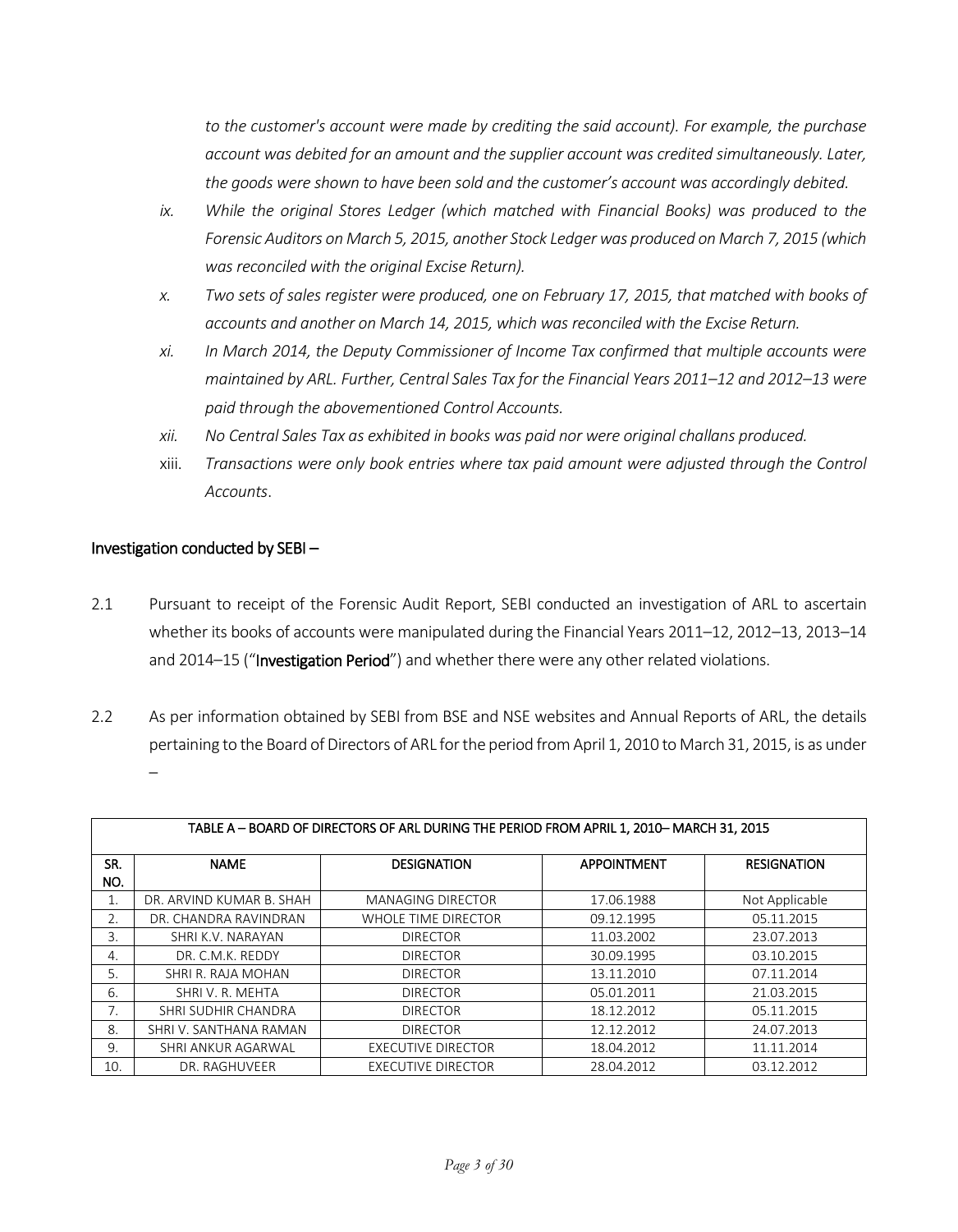2.3 The shareholding pattern in ARL during the period of Investigation (as obtained from the BSE website), is as under –

| TABLE B – SHAREHOLDING PATTERN IN ARL                                                                                                |                                                                                                                                                                                        |                                                        |                                 |                                                     |                         |                                                               |                         |                                                     |  |
|--------------------------------------------------------------------------------------------------------------------------------------|----------------------------------------------------------------------------------------------------------------------------------------------------------------------------------------|--------------------------------------------------------|---------------------------------|-----------------------------------------------------|-------------------------|---------------------------------------------------------------|-------------------------|-----------------------------------------------------|--|
| <b>CATEGORY</b>                                                                                                                      | <b>YEAR ENDED</b><br>YEAR ENDED 31.03.2013<br>YEAR ENDED 31.03.2014<br>31.03.2012                                                                                                      |                                                        | <b>YEAR ENDED</b><br>31.03.2015 |                                                     |                         |                                                               |                         |                                                     |  |
|                                                                                                                                      | NO. OF<br><b>SHARES</b>                                                                                                                                                                | % TO<br><b>TOTAL</b><br><b>SHARE</b><br><b>HOLDING</b> | NO. OF<br><b>SHARES</b>         | <b>% TO TOTAL</b><br><b>SHARE</b><br><b>HOLDING</b> | NO. OF<br><b>SHARES</b> | <b>% TO</b><br><b>TOTAL</b><br><b>SHARE</b><br><b>HOLDING</b> | NO. OF<br><b>SHARES</b> | <b>% TO TOTAL</b><br><b>SHARE</b><br><b>HOLDING</b> |  |
| <b>PROMOTER</b><br><b>HOLDING</b>                                                                                                    | 213381742                                                                                                                                                                              | 44.24                                                  | 22591312                        | 46.84                                               | 24627812                | 36.15                                                         | 2435556                 | **3.58                                              |  |
| NON-<br><b>PROMOTER</b><br><b>HOLDING</b>                                                                                            | 268918258                                                                                                                                                                              | 55.76                                                  | 25638688                        | 53.16                                               | 43498188                | 63.85                                                         | 65690444                | 96.42                                               |  |
| <b>TOTAL</b><br>100<br>100.00<br>68126000<br>100.00<br>68126000<br>100.00<br><b>SHARE</b><br>482300000<br>48230000<br><b>HOLDING</b> |                                                                                                                                                                                        |                                                        |                                 |                                                     |                         |                                                               |                         |                                                     |  |
|                                                                                                                                      | **During the Financial Year 2014-15, Promoter's shareholding reduced to 3.58% as on 31.03.2015 as compared to<br>their holding of 46.84% as on 31.03.2013 and 36.15% as on 31.03.2014. |                                                        |                                 |                                                     |                         |                                                               |                         |                                                     |  |

2.4 As per information obtained by SEBI from BSE and NSE website, the details pertaining to the Promoters of ARL, is as under –

|     | <b>TABLE C - PROMOTERS OF ARL</b> |
|-----|-----------------------------------|
| 1.  | ARVIND KUMAR B SHAH HUF           |
| 2.  | NIKITA SHAH                       |
| 3.  | <b>BABY RANI</b>                  |
| 4.  | ANAND KUMAR A SHAH                |
| 5.  | <b>DEEPTHI KUMARI</b>             |
| -6. | SANKESHWARA CREDIT & INV LIMITED  |
| 7.  | SHREYANCE FINANCE LIMITED         |
| 8.  | ARVIND HEALTHCARE PRIVATE LIMITED |
| 9.  | NARIT TRADECOM PRIVATE LIMITED    |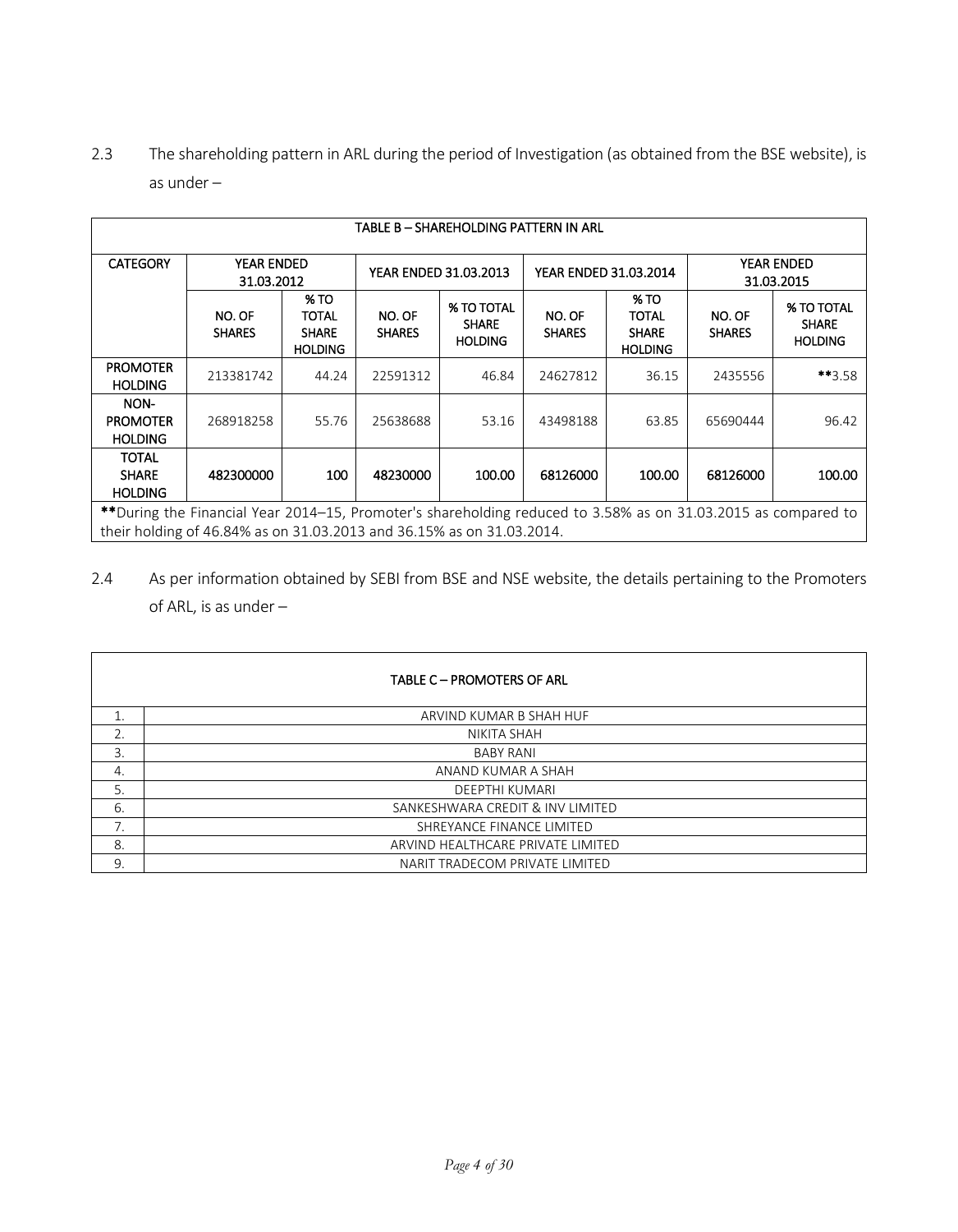2.5 The shareholding of Promoters of ARL for the quarters ended September 2014 to March 2015 is as follows:

|                                                | TABLE D - PROMOTER SHAREHOLDING IN ARL |                                        |                                        |                             |                                           |                             |  |  |
|------------------------------------------------|----------------------------------------|----------------------------------------|----------------------------------------|-----------------------------|-------------------------------------------|-----------------------------|--|--|
| <b>NAME</b>                                    |                                        | <b>QUARTER ENDED</b><br>SEPTEMBER 2014 | <b>QUARTER ENDED</b><br>DECEMBER 2014  |                             | <b>QUARTER ENDED</b><br><b>MARCH 2015</b> |                             |  |  |
|                                                | NO. OF<br><b>SHARES</b><br><b>HELD</b> | % OF<br><b>SHAREHOLDING</b>            | NO. OF<br><b>SHARES</b><br><b>HELD</b> | % OF<br><b>SHAREHOLDING</b> | NO. OF<br><b>SHARES HELD</b>              | % OF<br><b>SHAREHOLDING</b> |  |  |
| DR. ARVIND KUMAR B.<br><b>SHAH</b>             | 1,06,01,868                            | 15.56                                  | 35,58,868                              | 5.22                        | 4,88,368                                  | 0.72                        |  |  |
| ARVIND KUMAR B SHAH<br><b>HUF</b>              | 35,35,188                              | 5.19                                   | 14,188                                 | 0.02                        | 14,188                                    | 0.02                        |  |  |
| <b>NIKITA SHAH</b>                             | 4,90,100                               | 0.72                                   | 4,80,000                               | 0.7                         | 4,80,000                                  | 0.70                        |  |  |
| <b>BABY RANI</b>                               | 66,61,174                              | 9.78                                   | 4,80,056                               | 0.7                         | 4,80,056                                  | 0.71                        |  |  |
| ANAND KUMAR A SHAH                             | 19,02,031                              | 2.79                                   | 4,83,031                               | 0.71                        | 4,83,031                                  | 0.71                        |  |  |
| <b>DEEPTHI KUMARI</b>                          | 6,44,519                               | 0.95                                   | 4,84,519                               | 0.71                        | 4,84,519                                  | 0.71                        |  |  |
| SANKESHWARA CREDIT &<br><b>INV LIMITED</b>     | 1,93,955                               | 0.28                                   | 3,955                                  | 0.01                        | 3,955                                     | 0.01                        |  |  |
| <b>FINANCE</b><br>SHREYANCE<br><b>LIMITED</b>  | 2,67,584                               | 0.39                                   | 584                                    | $\Omega$                    | 584                                       | $\Omega$                    |  |  |
| <b>ARVIND</b><br>HEALTHCARE<br>PRIVATE LIMITED | 1,63,855                               | 0.24                                   | 855                                    | $\Omega$                    | 855                                       | $\Omega$                    |  |  |
| <b>NARIT</b><br>TRADECOM<br>PRIVATE LIMITED    | 3,38,038                               | 0.50                                   | $\Omega$                               | $\Omega$                    | $\Omega$                                  | $\Omega$                    |  |  |
|                                                | 2,47,98,312                            | 36.40                                  | 55,06,056                              | 8.07                        | 24,35,556                                 | 3.58                        |  |  |

- 2.6 The Promoters of ARL offloaded 28.33% of their shareholding during the quarter ended December 2014. During the next quarter i.e. March 2015, they offloaded an additional 4.49% of their shareholding in ARL. Dr. Arvind Kumar Babhutmalji Shah, the Managing Director of ARL held only 0.72% shareholding as at the end of the quarter ended March 31, 2015, while the entire Promoter shareholding was reduced to only 3.58%. The aforesaid offloading occurred through –
	- a. Direct sales in the market;
	- b. Off–market transfers to connected entities and their subsequent sale in the market;
	- c. Pledge of shares and sale of such shares by the lenders after invocation of the pledge.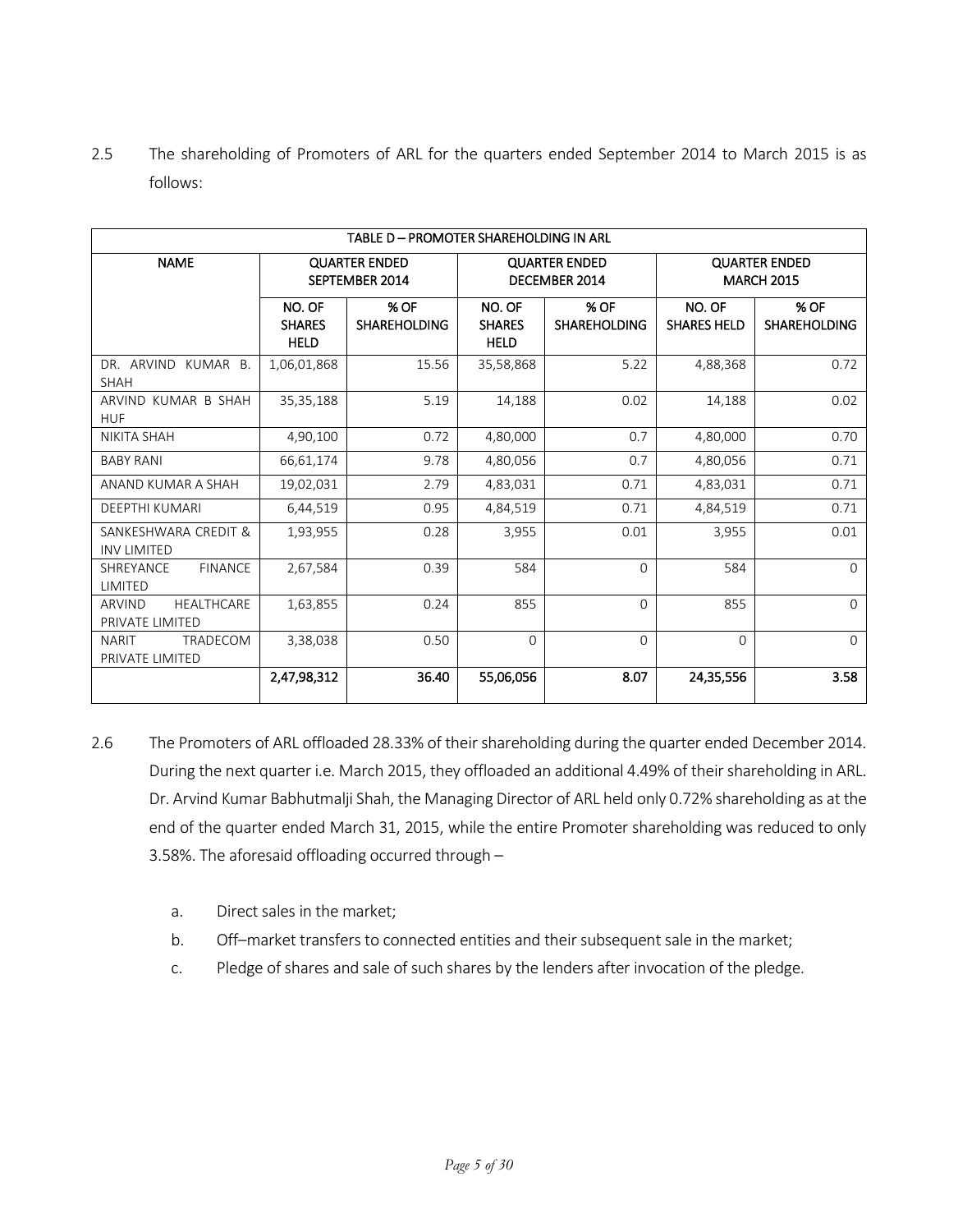2.7 The financial performance of ARL during the Investigation Period (as obtained from the BSE website), is as under –

| TABLE E - FINANCIAL PERFORMANCE OF ARL                                                                                                                                                                                                                                                                                                                                      |                                                                                          |        |        |         |        |  |  |
|-----------------------------------------------------------------------------------------------------------------------------------------------------------------------------------------------------------------------------------------------------------------------------------------------------------------------------------------------------------------------------|------------------------------------------------------------------------------------------|--------|--------|---------|--------|--|--|
| <b>INCOME STATEMENT</b>                                                                                                                                                                                                                                                                                                                                                     | FOR THE YEAR ENDED<br>31.03.2012<br>31.03.2016<br>31.03.2013<br>31.03.2014<br>30.06.2015 |        |        |         |        |  |  |
|                                                                                                                                                                                                                                                                                                                                                                             |                                                                                          |        |        |         |        |  |  |
| <b>REVENUE</b>                                                                                                                                                                                                                                                                                                                                                              | 467.66                                                                                   | 664.26 | 911.10 | 787.06  | 10.79  |  |  |
| <b>OTHER INCOME</b>                                                                                                                                                                                                                                                                                                                                                         | 0.06                                                                                     | 059    | 0.46   | 5.86    | 3.53   |  |  |
| <b>TOTAL INCOME</b>                                                                                                                                                                                                                                                                                                                                                         | 467.72                                                                                   | 723.26 | 911.56 | 792.92  | 14.32  |  |  |
| <b>EXPENDITURE</b>                                                                                                                                                                                                                                                                                                                                                          | 399.07                                                                                   | 530.52 | 734.17 | 1017.67 | 105.64 |  |  |
| <b>NET PROFIT</b>                                                                                                                                                                                                                                                                                                                                                           | 21.69                                                                                    | 40.61  | 58.89  | 320.03  | 111.31 |  |  |
| <b>EQUITY</b>                                                                                                                                                                                                                                                                                                                                                               | 48.20                                                                                    | 48.23  | 68.12  | 68.12   | 68.12  |  |  |
| ARL showed significant increase in its revenue from ₹467 Crores for the Financial Year 31.03.2012 to ₹911 Crores for<br>the Financial Year 31.03.2014, a jump of around 95% in a period of 2 years. Consequently, the net profit was shown to<br>have increased from ₹21.69 Crores for the Financial Year 31.03.2012 to ₹58.89 Crores for the Financial Year<br>31.03.2014. |                                                                                          |        |        |         |        |  |  |

Subsequently, however, ARL showed that its turnover had significantly reduced from ₹787.06 Crores for the 15 months period ended 30.06.2015 and to ₹10.79 Crores for the 9 months period ended 31.03.2016.

2.8 As per the Balance Sheet of ARL as on March 31, 2014, the total assets were ₹1091.58 Crores. However, as on March 31, 2016, the total assets were reduced to ₹559.07 Crores, a reduction by ₹532.51 Crores.

| TABLE F - BALANCE SHEETS OF ARL                            |                                  |                                  |                               |  |  |  |
|------------------------------------------------------------|----------------------------------|----------------------------------|-------------------------------|--|--|--|
| <b>PARTICULARS</b>                                         | AS ON MARCH 31, 2014<br>(CRORES) | AS ON MARCH 31, 2016<br>(CRORES) | DIFFERENCE AMOUNT<br>(CRORES) |  |  |  |
| TANGIBLE ASSETS                                            | 349.25                           | 256.00                           | 93.25                         |  |  |  |
| <b>EXPENDITURE ON NEW PROJECTS</b><br>(PENDING ALLOCATION) | 66.58                            | 0                                | 66.58                         |  |  |  |
| <b>INVENTORIES</b>                                         | 194.43                           | 1.24                             | 193.19                        |  |  |  |
| <b>TRADE RECEIVABLES</b>                                   | 332.90                           | 285.49                           | 47.41                         |  |  |  |
| SHORT TERM LOANS AND ADVANCES                              | 131.99                           | 7.24                             | 124.75                        |  |  |  |
| <b>OTHERS</b>                                              | 16.43                            | 9.10                             | 7.33                          |  |  |  |
| TOTAL                                                      | 1091.58                          | 559.07                           | 532.51                        |  |  |  |

- 2.9 The reduction in the assets was primarily due to the following
	- a. With regard to tangible assets, ARL was shown to have returned machinery worth around ₹103 Crores to the suppliers in the Financial Year 2014–15.
	- b. ARL was shown to have destroyed raw materials, stock in progress and finished goods of value ₹197 Crores in the Financial Year 2014–15 under self–certification and no external agencies including Drug Control Authorities, Central Excise and Pollution Control Board were involved, as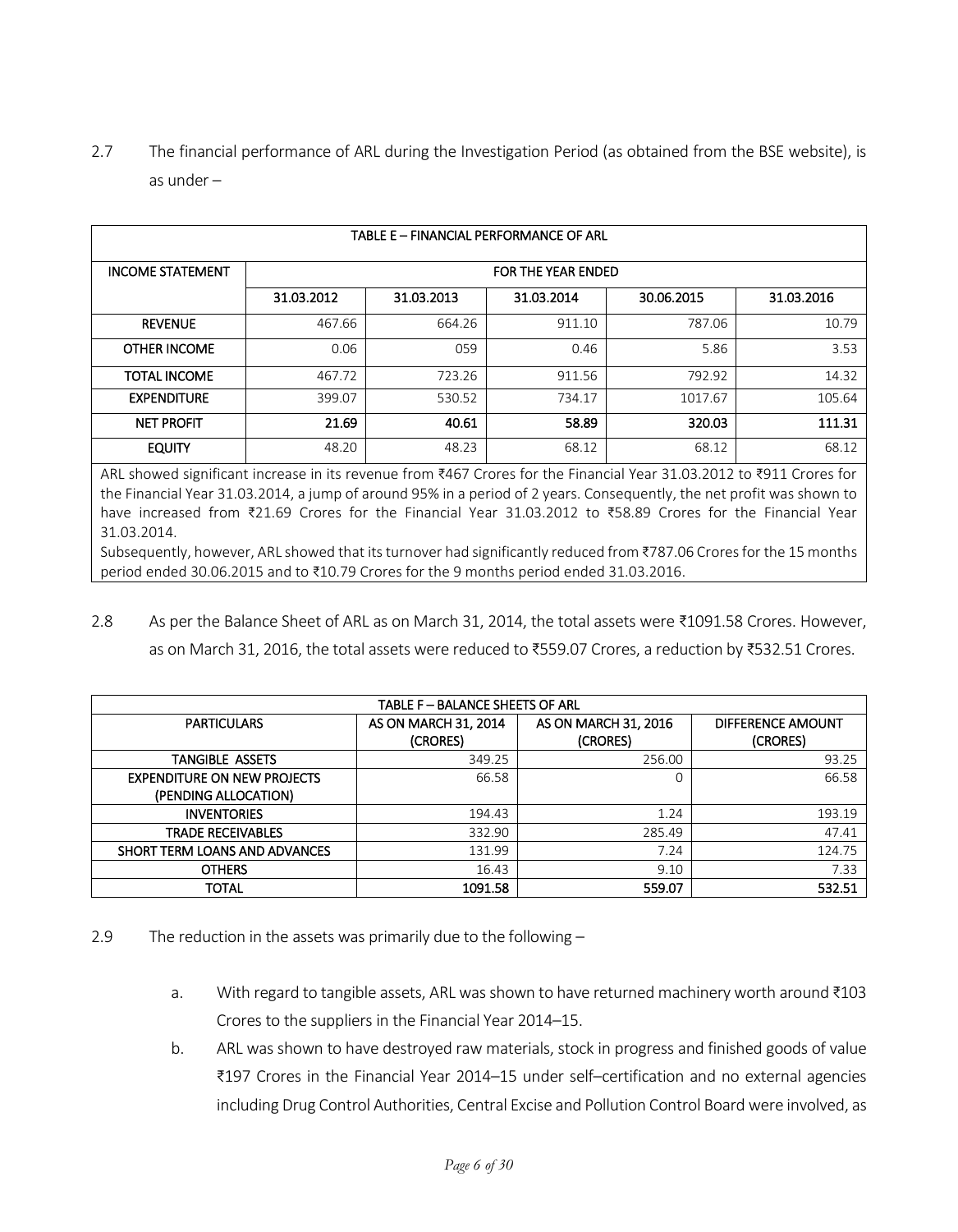is the requirement for destruction of chemicals and hazardous goods under the Drugs and Cosmetics Act and Rules.

- 2.10 ARL showed steady growth in Revenue and Profits till the quarter ended September 2014, whereafter, ARL started disclosing significant losses as under –
	- a. In the quarterly results for December 2014, under exceptional item, ARL showed a loss on account of stock destroyed for ₹126.17 Crores, which was increased to around ₹197 Crores in subsequent disclosures made by the company in the Financial Year 2014–15.
	- b. In January 2015, ARL made a disclosure about a strike in its factory, viz. Unit No. 1 at Kakkalur. ARL also disclosed that major part of machineries (worth around ₹103 Crores) of Unit No. 2 at Kakkalur were dismantled and sent back to the suppliers. There is no evidence recorded in the books of any money being returned by the suppliers.
- 2.11 The price of the scrip of ARL increased from the opening price of ₹43.95 on April 1, 2014, to reach a high of ₹66.05 as on September 8, 2014. Thereafter, the scrip witnessed significant fall and closed at ₹14.7 on March 31, 2015. The price chart of the scrip of ARL for the period April 1, 2014 to March 31, 2015, as obtained from the BSE website, is as under –



- 2.12 ARL was found to have used the following entities (which were mostly incorporated during the Financial Years 2010–11 and 2011–12) to show fictitious purchase and sale transactions, viz. –
	- *a. Preventive Pharmaceuticals Private Limited;*
	- *b. Aroma Remedies Private Limited;*
	- *c. Holy Remedies Private Limited;*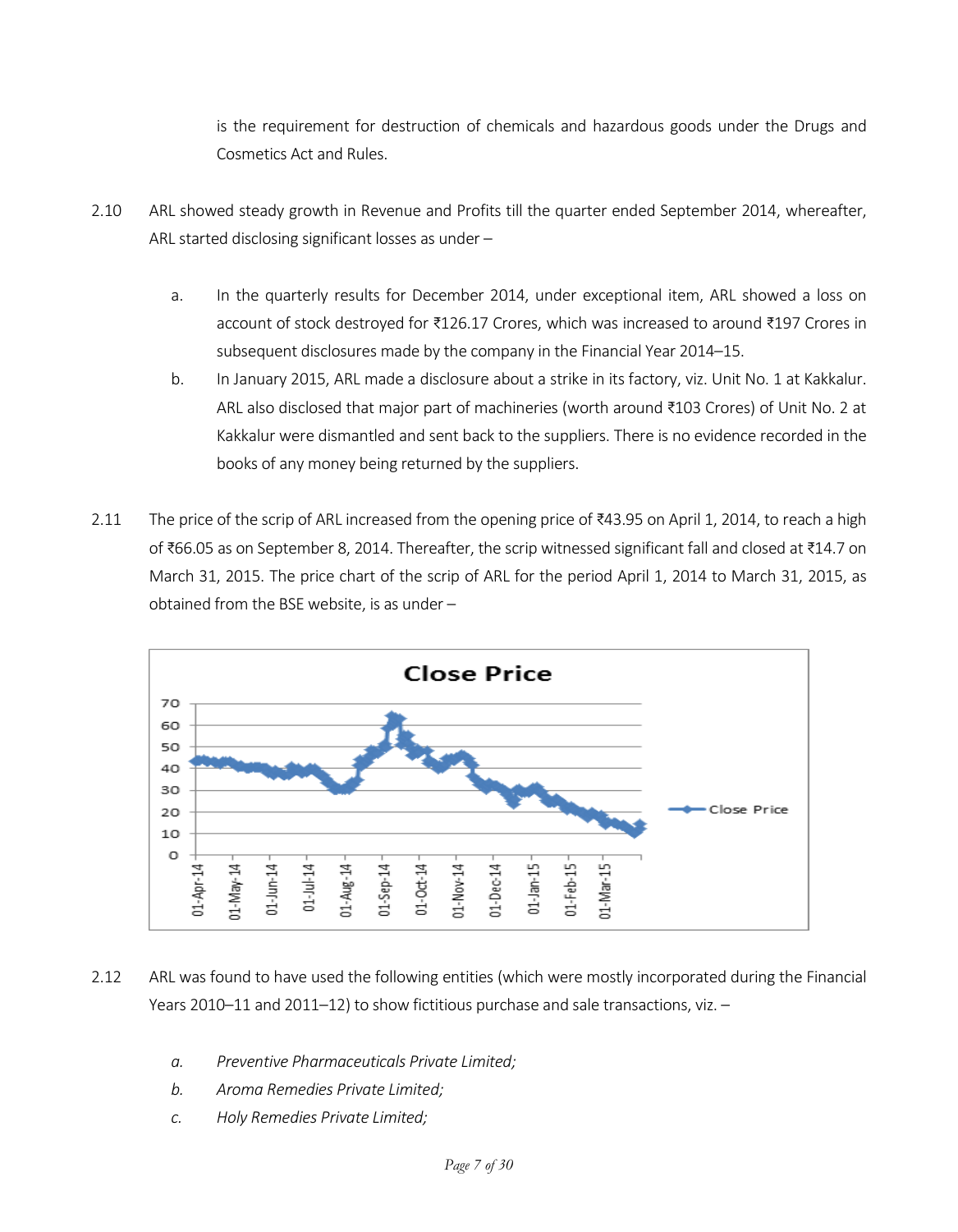- *d. Zurich Bio Tech Pharma;*
- *e. Venus International Private Limited;*
- *f. Cosmic Remedies Private Limited;*
- *g. Avathar Pharmaceuticals Private Limited;*
- *h. Bright Drug Industry;*
- *i. Bright Medicure Private Limited;*
- *j. Maximus Wellnus Drugs Private Limited;*
- *k. Marina Dealcom Private Limited;*
- *l. Elixir Life Science Private Limited;*
- *m. Mascot Machines Private Limited;*
- *n. Matrix Device and Mechanism Private Limited;*
- o. *Zeal Hi-Tech Engineers Private Limited.*
- 2.13 The entities at paragraph 2.12(a) to (i) were referred to as *Controlled Parties/Entities* in the Forensic Audit of ARL conducted by M/s. Maharaj N. R. Suresh and Co. [refer to paragraph 1.2(v) at page 2]. In the Statutory Auditors' Report of ARL for the 15 months period ended June 30, 2015, M/s. Vivekanandan and Associates (who were appointed subsequent to cessation of M/s Doshi, Chatterjee, Bagri & Co., as the Statutory Auditors of ARL) identified a similar pattern in transactions of ARL with several other entities. I note that the investigation carried out so far collectively refers to all such entities, including entities mentioned at paragraph 2.12(j) to (o), which ARL used for showing fictitious purchase and sale transactions. In view of the aforesaid, all the entities at paragraph 2.12(a) to (o) are hereinafter collectively referred to as "Controlled Entities*".*
- 2.14 The details of Directors of the Controlled Entities, as obtained from the MCA website, is as under:

| SR. NO. | <b>ENTITY</b>                                   | <b>DIRECTOR</b>         |
|---------|-------------------------------------------------|-------------------------|
|         |                                                 |                         |
| a.      | PREVENTIVE PHARMACEUTICALS PRIVATE LIMITED      | INDIRA KANAGARAJ        |
|         |                                                 | ARUNA RAJASEKAR         |
| b.      | AROMA REMEDIES PRIVATE LIMITED                  | RAJASEKAR PARTHASARATHY |
|         |                                                 | SHEM SUDHAKAR RAJA      |
| c.      | HOLY REMEDIES PRIVATE LIMITED                   | SHANKAR AYYANAR         |
|         |                                                 | DR. PREMA TILAK         |
|         |                                                 | DR. P. KUBENDRAN        |
| d.      | ZURICH BIO TECH PHARMA LIMITED                  | DR. PREMA TILAK         |
|         |                                                 | INDIRA KANAGARAJ        |
|         |                                                 | VARALAKSHMI PELLAKURI   |
|         |                                                 | DR. P. KUBENDRAN        |
| е.      | VENUS INTERNATIONAL ENTERPRISES PRIVATE LIMITED | SHWETA SURESH JAIN      |
|         |                                                 | VARADHARAJULU KALIYAN   |
| f.      | COSMIC REMEDIES PRIVATE LIMITED                 | JAYAPALAN PARAMESWARI   |
|         |                                                 | CHITRA CHINNA KANAYAN   |
|         |                                                 | INDIRA KANAGARAJ        |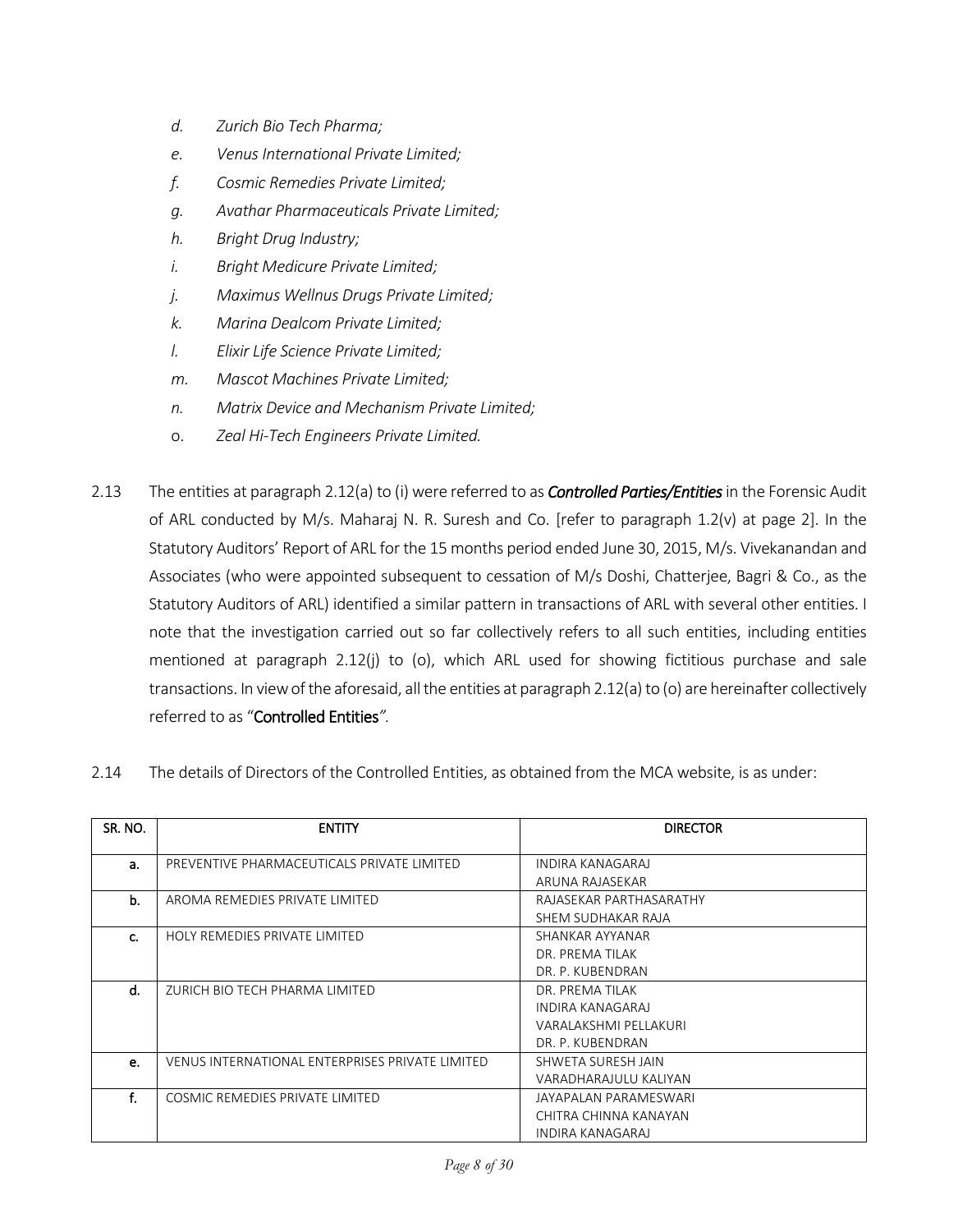| g. | AVATHAR PHARMACEUTICALS PRIVATE LIMITED     | PINTU KUMAR                      |
|----|---------------------------------------------|----------------------------------|
|    |                                             | <b>CAROLINE PETER</b>            |
|    |                                             | INDIRA KANAGARAJ                 |
| h. | BRIGHT DRUG INDUSTRIES LIMITED              | <b>MANOJ GARG</b>                |
|    |                                             | RITESH SHARMA                    |
|    |                                             | DHARMESH GOYAL                   |
| i. | BRIGHT MEDICURE PRIVATE LIMITED             | SURESHKUMAR MUNUSAMY             |
|    |                                             | ARUL AROKIYA JOSHILA SEBASTIAN   |
| j. | MAXIMUS WELLNESS DRUGS PRIVATE LIMITED      | MATHIVANAN KALIYAN               |
|    |                                             | SUMATHI NALLATHAMBI              |
| k. | MARINA DEALCOM PRIVATE LIMITED              | RAJASEKAR PARTHASARATHY          |
|    |                                             | MAHESWARI RADHAKRISHNAN          |
|    | ELIXIR LIFE SCIENCE PRIVATE LIMITED         | KABILAN JAGADEESAN               |
|    |                                             | VIJAYA LAKSHMI KABILAN           |
| m. | MASCOT MACHINES PRIVATE LIMITED             | ARUL AROKIYA JOSHILA SEBASTIAN   |
|    |                                             | PELLUKURI NANDAKUMAR             |
| n. | MATRIX DEVICE AND MECHANISM PRIVATE LIMITED | CHINNA KANNAIYAN SENTHIL KUMARAN |
|    |                                             | SOLOMON YOVEL                    |
| Ο. | ZEAL HI-TECH ENGINEERS PRIVATE LIMITED      | MATHIVANAN KALIYAN               |
|    |                                             | MERCY GUNASEKARI SEBASTIN        |

2.15 From the abovementioned Table, the following common Directors are noted –

- i. Indira Kanagaraj
	- $\triangleright$  Preventive Pharmaceuticals Private Limited;
	- > Zurich Bio-Tech Pharma Limited;
	- ▶ Cosmic Remedies Private Limited;
	- Avathar Pharmaceuticals Private Limited.
- ii. Dr. Prema Tilak
	- $\triangleright$  Holy Remedies Private Limited;
	- $\triangleright$  Zurich Biotech Pharma Limited.

#### iii. Rajasekar Parthasarathy –

- $\triangleright$  Aroma Remedies Private Limited:
- > Marina Dealcom Private Limited.
- iv. Arul Arokiya Joshila Sebastian
	- Mascot Machines Private Limited;
	- $\triangleright$  Bright Medicure Private Limited.
- v. Mathivanan Kaliyan
	- Zeal Hi-Tech Engineers Private Limited;
	- Maximus Wellness Drugs Private Limited.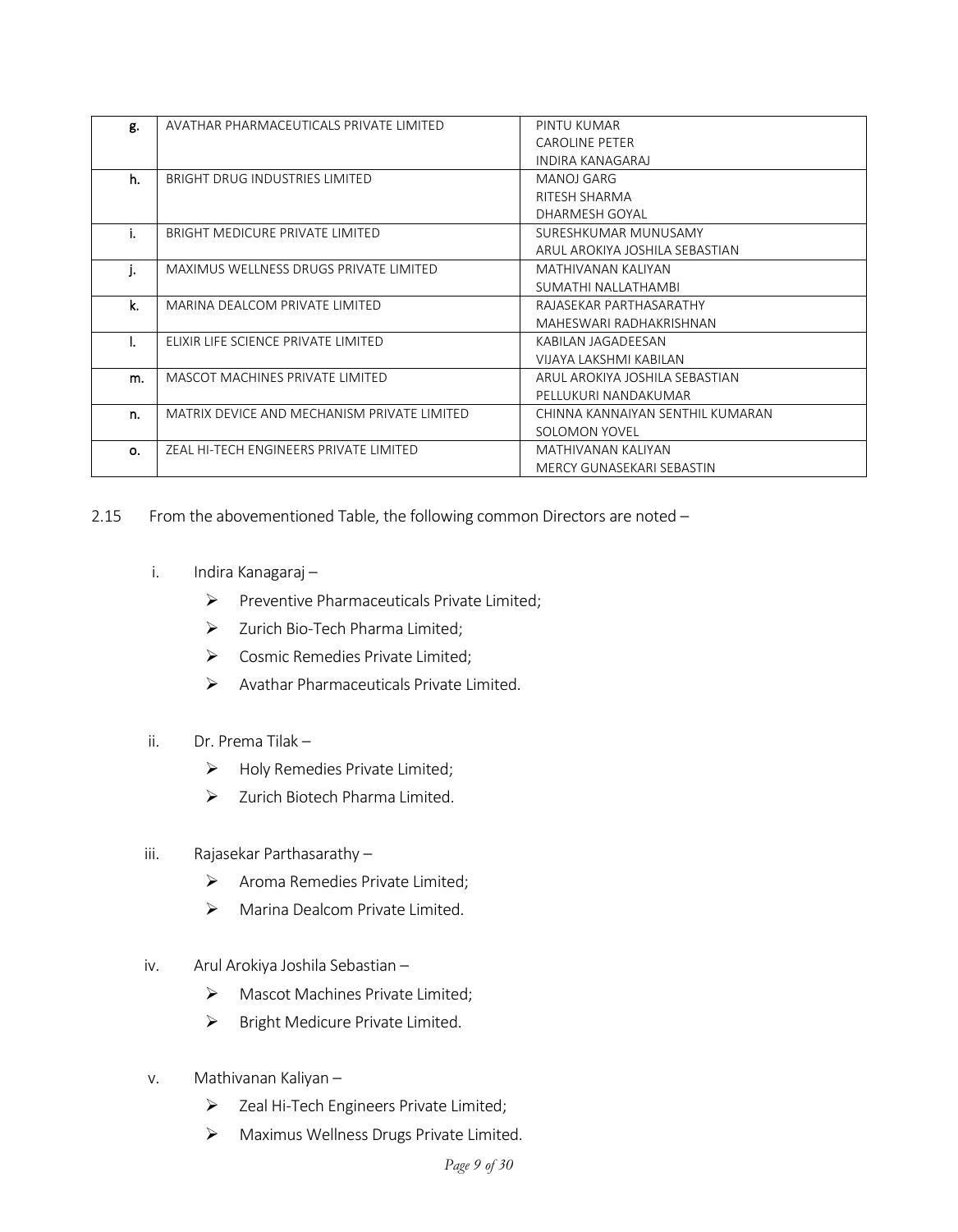- 2.16 In addition to the above, as per information obtained from the MCA website, certain Directors of the Controlled Entities were the Directors of other Promoter Companies/Group Companies of ARL –
	- Mr. Shankar Ayyanar and Mr. Varadharajulu Kaliyan are the Directors of Arvind Healthcare Private Limited, the Promoter of ARL;
	- Ms. Aruna Rajasekar and Ms. Caroline Peter are Directors of Arvind Biowelness Limited.
- 2.17 Analysis of the bank statements of the *Controlled Entities* was carried out, which revealed the following *modus operandi –*
	- a. In case of several Controlled Entities, *Reversal Transactions* were observed i.e. Entity received a credit from ARL and on that same day, such entity transferred back almost the same amount to ARL. For example *–*

| TABLE G - REVERSAL TRANSACTIONS<br>I – NAME OF THE CONTROLLED ENTITY: ELIXIR LIFE SCIENCE PRIVATE LIMITED.<br>ACCOUNT NO.669011000304<br>BANK NAME-KOTAK MAHINDRA BANK LIMITED. |                      |                      |             |                     |                |  |  |
|---------------------------------------------------------------------------------------------------------------------------------------------------------------------------------|----------------------|----------------------|-------------|---------------------|----------------|--|--|
| <b>DATE</b>                                                                                                                                                                     | <b>CREDIT AMOUNT</b> | <b>RECEIVED FROM</b> | <b>DATE</b> | <b>DEBIT AMOUNT</b> | <b>PAID TO</b> |  |  |
| 25-11-2011                                                                                                                                                                      | 80,14,300            | ARL                  | 25-11-2011  | 79,05,150           | ARL            |  |  |
| 28-11-2011                                                                                                                                                                      | 70,14,500            | ARL                  | 28-11-2011  | 70,59,150           | ARL            |  |  |
| 01-12-2011                                                                                                                                                                      | 36,40,300            | ARL                  | 01-12-2011  | 36,50,100           | ARL            |  |  |
| 15-12-2011                                                                                                                                                                      | 75,66,200            | ARL                  | 15-12-2011  | 75,50,060           | ARL            |  |  |
| 19-12-2011                                                                                                                                                                      | 75,65,100            | ARL                  | 19-12-2011  | 75,70,600           | ARL            |  |  |
| 21-12-2011                                                                                                                                                                      | 68,54,800            | ARL                  | 21-12-2011  | 56,55,100           | ARL            |  |  |
| 68,55,300<br>56,45,874<br>ARL<br>ARL                                                                                                                                            |                      |                      |             |                     |                |  |  |
| II - NAME OF THE CONTROLLED ENTITY: MASCOT MACHINES PRIVATE LIMITED.                                                                                                            |                      |                      |             |                     |                |  |  |

| ACCOUNT NO. 669011000312               |  |
|----------------------------------------|--|
| BANK NAME-KOTAK MAHINDRA BANK LIMITED. |  |

| <b>DATE</b> | <b>CREDIT AMOUNT</b> | <b>RECEIVED FROM</b> | <b>DATE</b> | <b>DEBIT AMOUNT</b> | <b>PAID TO</b> |
|-------------|----------------------|----------------------|-------------|---------------------|----------------|
| 25-11-2011  | 70,45,500            | ARL                  | 25-11-2011  | 69,25,850           | ARL            |
| 28-11-2011  | 68,48,300            | ARL                  | 28-11-2011  | 68,96,250           | ARL            |
| 29-11-2011  | 45.12.300            | ARL                  | 29-11-2011  | 45,05,150           | ARL            |
| 01-12-2011  | 49.49.500            | ARL                  | 01-12-2011  | 4.950.600           | ARL            |
| 15-12-2011  | 54,65,800            | ARL                  | 15-12-2011  | 54,50,950           | ARL            |
| 21-12-2011  | 68,54,557            | ARL                  | 21-12-2011  | 68,65,850           | ARL            |

| . III – NAME OF THE CONTROLLED ENTITY: MATRIX DEVICE AND MECHANISM PRIVATE LIMITED. |
|-------------------------------------------------------------------------------------|
| ACCOUNT NO. 6311134717                                                              |
| BANK NAME-KOTAK MAHINDRA BANK PRIVATELIMITED.                                       |

DATE | CREDIT AMOUNT | RECEIVED FROM | DATE | DEBIT AMOUNT | PAID TO **28-11-2011** | 65,57,500 | ARL | 28-11-2011 | 64,25,100 | ARL **01-12-2011** | 42,12,700 | ARL | 01-12-2011 | 42,10,650 | ARL 15-12-2011 64,78,600 ARL 15-12-2011 64,75,100 ARL **19-12-2011** | 82,45,600 | ARL | 19-12-2011 | 82,50,100 | ARL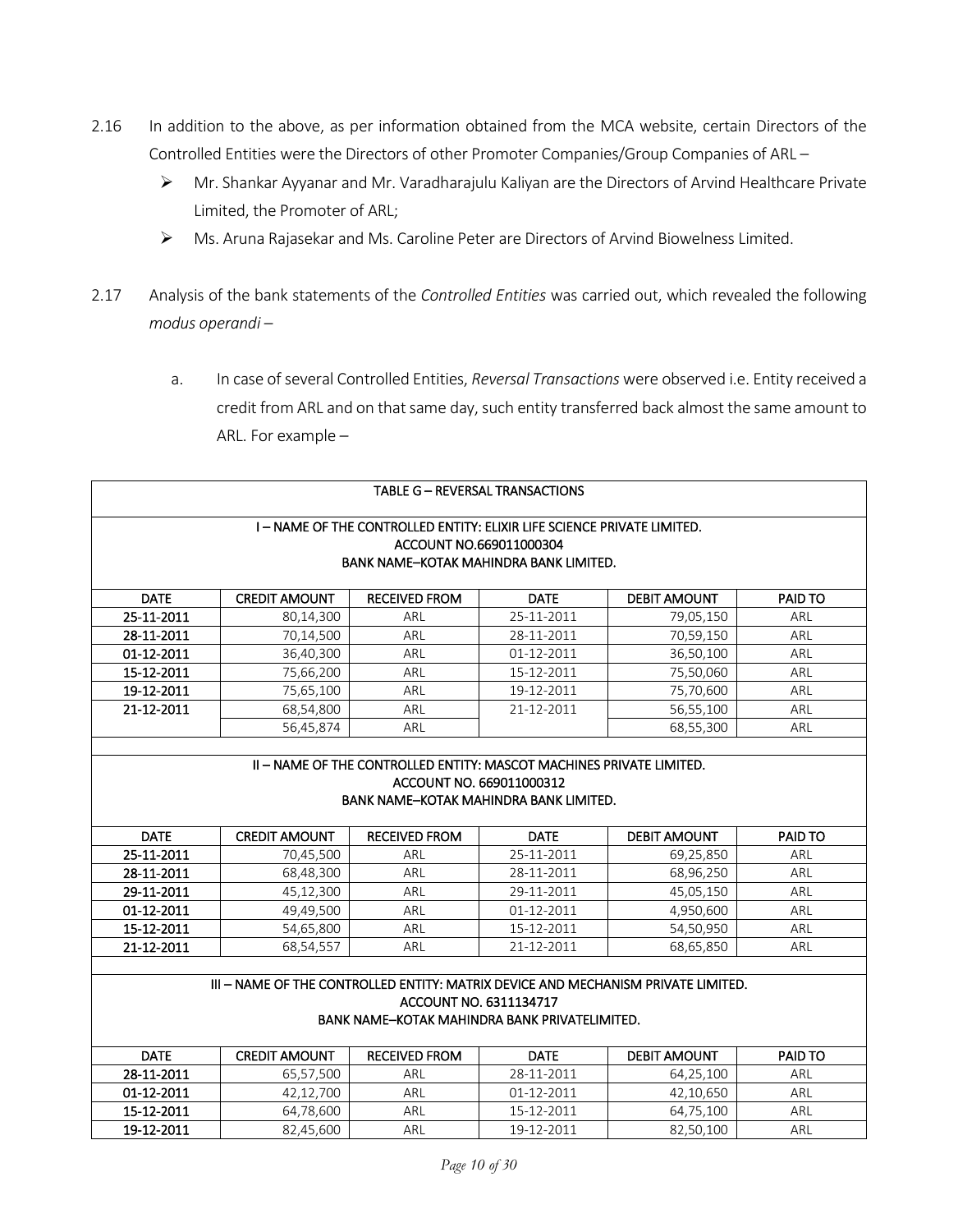b. In other cases, *Circular Transactions*were observed i.e. funds received from ARL by a Controlled Entity (A) was transferred to another Controlled Entity (B) on the same day; thereafter, Controlled Entity (B) transferred the funds back to ARL on that same day. Although both purchase and sale transactions were shown in the books of accounts of ARL through such *circular transactions*, no real sale or purchase transactions were made. An illustration of one of the transactions is depicted below –

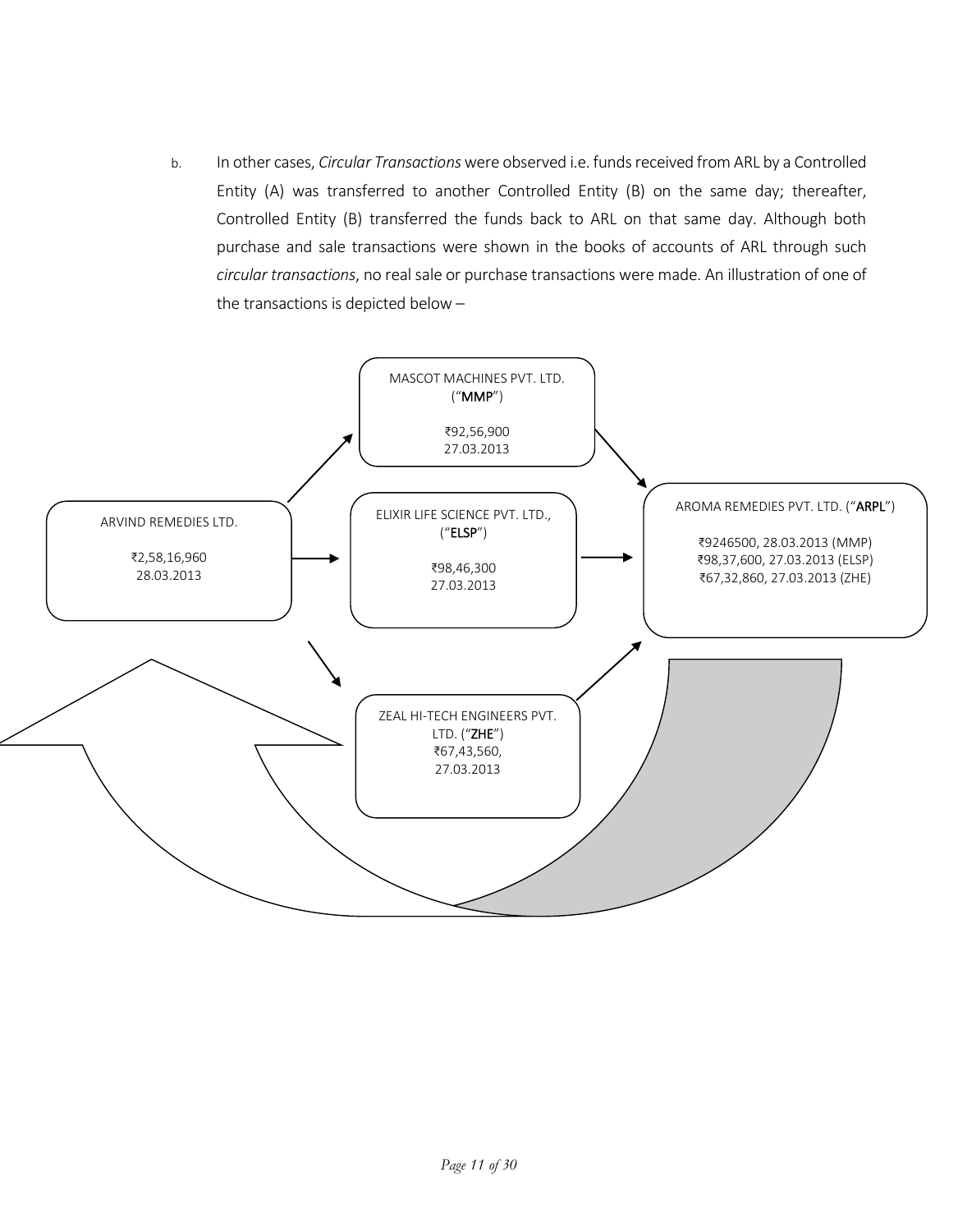- c. For all these Controlled Entities, the bank accounts were opened only for the purpose of showing fictitious transactions with ARL and not for any actual business purpose. Further, significant cash withdrawals were observed in the said bank accounts.
- 2.18 An analysis of the Balance Sheets of Controlled Entities (where available) was made, which revealed the following –

| TABLE H - BALANCE SHEETS OF CONTROLLED ENTITIES<br>(AMOUNT IN ₹ CRORES)                                                                                                                                                                    |                    |         |             |             |                          |
|--------------------------------------------------------------------------------------------------------------------------------------------------------------------------------------------------------------------------------------------|--------------------|---------|-------------|-------------|--------------------------|
| <b>ENTITY</b>                                                                                                                                                                                                                              | <b>PARTICULARS</b> | 2010-11 | $2011 - 12$ | $2012 - 13$ | $2013 - 14$              |
| <b>ZURICH BIOTECH</b>                                                                                                                                                                                                                      | <b>REVENUE</b>     | 20.84   | 71.16       | 63.86       | 82.82                    |
|                                                                                                                                                                                                                                            | <b>PROFIT</b>      | 0.88    | 0.05        | 0.04        | 0.05                     |
|                                                                                                                                                                                                                                            |                    |         |             |             |                          |
| <b>VENUS INTERNATIONAL</b>                                                                                                                                                                                                                 | <b>REVENUE</b>     | 12.31   | 81.46       | 62.45       |                          |
|                                                                                                                                                                                                                                            | <b>PROFIT</b>      | 0.58    | 0.04        | 0.03        |                          |
|                                                                                                                                                                                                                                            |                    |         |             |             |                          |
| PREVENTIVE PHARMACEUTICALS                                                                                                                                                                                                                 | <b>REVENUE</b>     | 101.68  | 109.33      | 111.13      | $\overline{\phantom{0}}$ |
|                                                                                                                                                                                                                                            | <b>PROFIT</b>      | 0.03    | 0.07        | 0.08        | $\equiv$                 |
|                                                                                                                                                                                                                                            |                    |         |             |             |                          |
| <b>MAXIMUS WELLNESS</b>                                                                                                                                                                                                                    | <b>REVENUE</b>     |         | 3.79        |             |                          |
|                                                                                                                                                                                                                                            | <b>PROFIT</b>      |         | 0.03        |             | $\qquad \qquad -$        |
| <b>HOLY REMEDIES</b>                                                                                                                                                                                                                       | <b>REVENUE</b>     | 101.44  | 122.82      | 115.50      | $\qquad \qquad -$        |
|                                                                                                                                                                                                                                            | <b>PROFIT</b>      | 0.04    | 0.06        | 0.06        |                          |
|                                                                                                                                                                                                                                            |                    |         |             |             |                          |
| <b>COSMIC REMEDIES</b>                                                                                                                                                                                                                     | <b>REVENUE</b>     | 66.00   | 62.19       | 75.80       | 116.92                   |
|                                                                                                                                                                                                                                            | <b>PROFIT</b>      | 0.03    | 0.03        | 0.05        | 0.05                     |
|                                                                                                                                                                                                                                            |                    |         |             |             |                          |
| <b>AVATHAR PHARMACEUTICALS</b>                                                                                                                                                                                                             | <b>REVENUE</b>     | 89.81   | 81.48       | 67.00       |                          |
|                                                                                                                                                                                                                                            | <b>PROFIT</b>      | 0.04    | 0.04        | 0.04        |                          |
|                                                                                                                                                                                                                                            |                    |         |             |             |                          |
| <b>AROMA REMEDIES</b>                                                                                                                                                                                                                      | <b>REVENUE</b>     | 99.61   | 111.30      | 111.50      |                          |
|                                                                                                                                                                                                                                            | <b>PROFIT</b>      | 0.05    | 0.06        | 0.06        |                          |
| While the revenue of the abovementioned Controlled Entities was very significant (ranging from around ₹60                                                                                                                                  |                    |         |             |             |                          |
| Crores to more than ₹120 Crores, profits were very negligible (ranging from around ₹3-6 Lakhs). The Statutory<br>Auditors for the abovementioned Controlled Entities were associated with ARL in the capacity of tax/internal<br>Auditors. |                    |         |             |             |                          |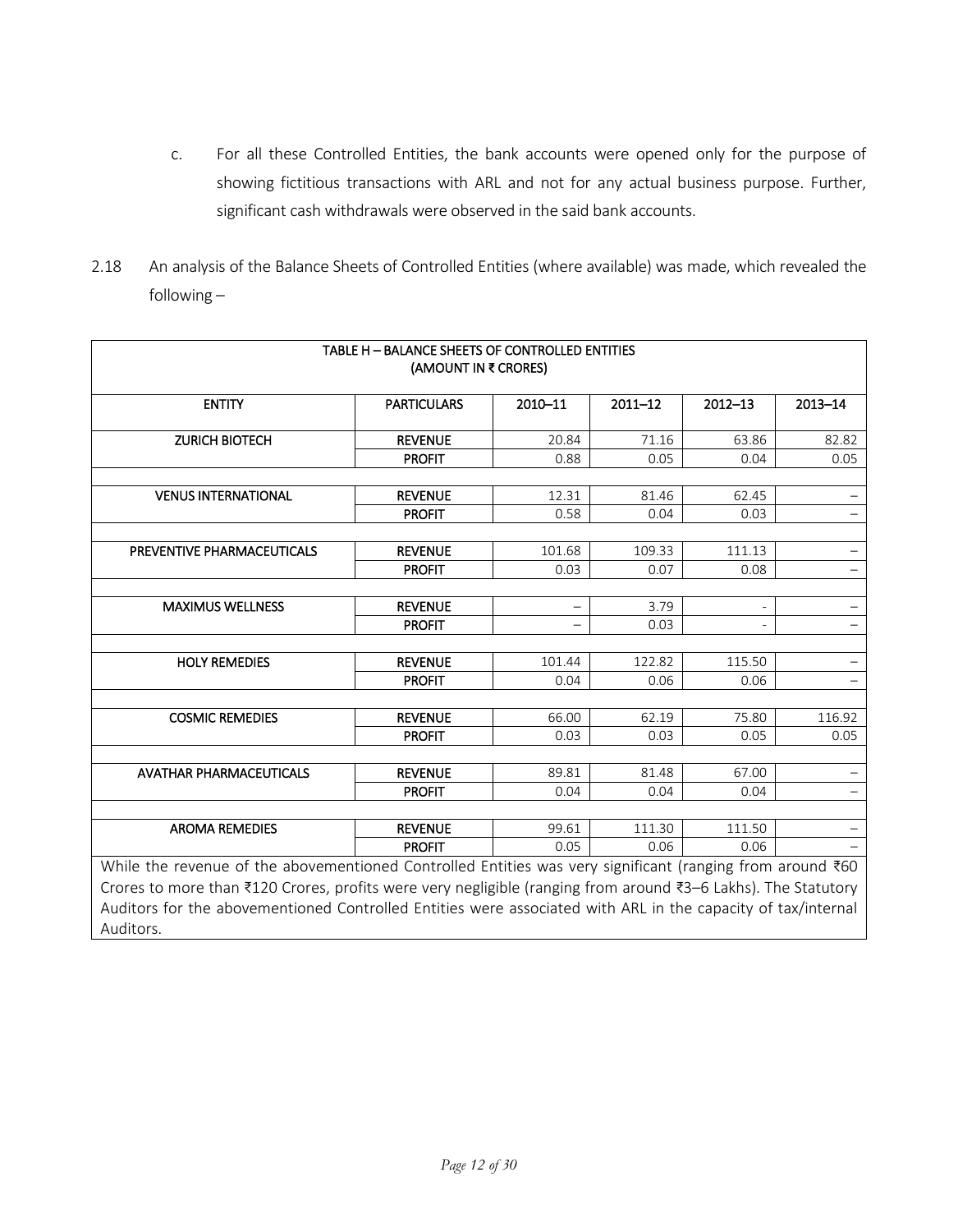- 2.19 As stated earlier, M/s Doshi, Chatterjee, Bagri & Co., were the Statutory Auditors of ARL for the period from 2002 till December 2014. Subsequent to their cessation as Statutory Auditors of ARL, the company appointed M/s. Vivekanandan and Associates. In the Statutory Auditors' Report for the 15 months period ended June 30, 2015, the following observations were noted –
	- a. Many sales and purchase transactions were carried out with the same business entities and receivables and payables thereon were set–off against each other with minimum bank/ cash transactions.
	- b. In several debtors' accounts (including ostensibly State Owned Enterprises), receivables were netted with transfer entries to other parties or accounts. ARL used the Controlled Entities for showing debits and credits. The credits received from the Controlled Entities were used to net– off the receivable of several debtors including State Owned Enterprises since those sales were fictitious.
	- c. For the Financial Year 2013–14, tax liability was reported on book profit of ₹18.47 Crores as against ₹86.39 Crores though tax provisioning in the books of accountswas made for book profit of ₹86.39 Crores.
	- d. ARL submitted Interim Financial Reports to the Stock Exchanges till the Quarter ended December 31, 2014. Though accounting for return of capital assets of ₹103.14 Crores was made from April 2014 to December 2014, the same was not featured in the Limited Review for the Quarter ended June 30, 2014 and September 30, 2014.
	- e. Accumulated losses at the end of the 15 months period ended June 30, 2015, completely eroded ARL's net–worth. ARL incurred cash losses amounting to ₹295.81 Crores during the period under Audit. No cash losses were reported in the Financial Year immediately preceding the period under Audit.
	- f. Term Loans raised were not applied for the purpose of which such loans were obtained in Financial Year 2013–14. Assets which were part-financed by banks were returned to the vendors and the amount receivables from such vendors was appropriated against such parties' ledger account balances. These amounts were not repaid to the bank upon return of assets.
- 2.20 Further, in the Independent Auditors' Report for the 9 months period ended March 2016, the following observations were noted –
	- *a. Letters seeking confirmation of balances were sent to various debtors. However, no confirmations were received. ARL made provision for bad and doubtful debts aggregating to ₹65.65 Crores on an estimated basis on dues receivable from a few debtors, which were part financed by the banks.*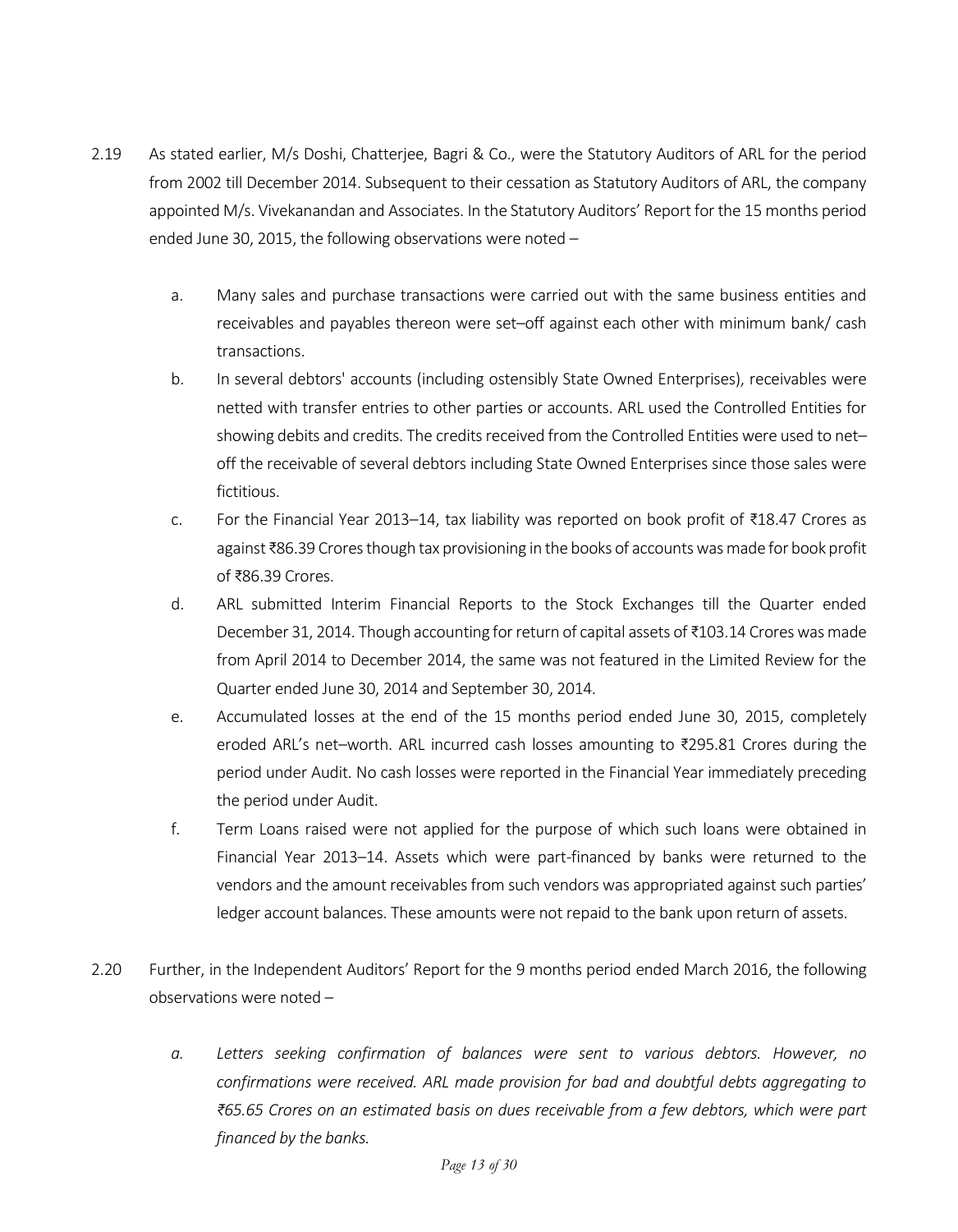b. *ARL adjusted debtors' Ledger Balance for ₹106.07 Crores with certain unsecured loan accounts and other parties after making inter–party transfers.*

| TABLE I - DETAILS OF SUMMONS ISSUED |                                     |                          |                              |                      |  |
|-------------------------------------|-------------------------------------|--------------------------|------------------------------|----------------------|--|
| SR.<br>NO.                          | <b>NAME</b>                         | <b>DESIGNATION</b>       | <b>DATE</b>                  | <b>STATUS</b>        |  |
|                                     | DR. ARVIND KUMAR B. SHAH            | <b>MANAGING DIRECTOR</b> | 13.10.2016 and<br>21.10.2016 | <b>DELIVERED</b>     |  |
| 2.                                  | DR. CHANDRA RAVINDRAN               | WHOLE TIME DIRECTOR      | 21.10.2016                   | <b>NOT DELIVERED</b> |  |
| 3.                                  | SHRIP R KRISHNAN                    | <b>COMPANY SECRETARY</b> | 13.10.2016 and<br>21.10.2016 | <b>NOT DELIVERED</b> |  |
| 4.                                  | MS. KAVITHA SURANA                  | <b>COMPANY SECRETARY</b> | 13.10.2016 and<br>21.10.2016 | <b>DELIVERED</b>     |  |
| 5.                                  | DOSHI, CHATTERJEE, BAGRI<br>AND CO. | STATUTORY AUDITORS       | 13.10.2016                   | <b>DELIVERED</b>     |  |

2.21 Summons were issued by SEBI to the following persons/entities –

2.22 Statements as given to SEBI by three of the abovementioned persons/entities, during the Investigation, are as under –

## A. Dr. Arvind Kumar Babhutmalji Shah –

- i. As regards the Controlled Entities with whom ARL had significant business relationship, he stated that he did not have a say in their appointment as dealers / distributors.
- ii. As regards the destruction of inventory amounting to around ₹126.17 Crores (subsequently noted as ₹197.3 Crore by M/s Vivekanandan Associates, Auditors), he stated that since the material was declared as not of standard quality as per the norms of Drugs and Cosmetics Act, the same was sent back to the suppliers for destruction.
- iii. ARL stated that an amount of around ₹100 Crore due from the debtors i.e. the Controlled Entities, was adjusted towards unsecured loans, apparently given by Promoters to ARL. Dr. Arvind Kumar Babhutmalji Shah, who is one of the promoters as well as the Managing Director of the company, stated that he did not have any role in the appointment of the Controlled Entities as distributors and was not acquainted with any of the Promoters/Directors of such entities.
- iv. Dr. Arvind Kumar Babhutmalji Shah stated that since the products were under the Drug Price Control Order, the Board took a decision to obtain US FDA approval, which necessitated additional investment and machinery needed to be upgraded. The machinery was returned back to suppliers for the upgrade and ARL requested the bank for additional funding. Later, since the bank refused to provide additional funding, the machinery was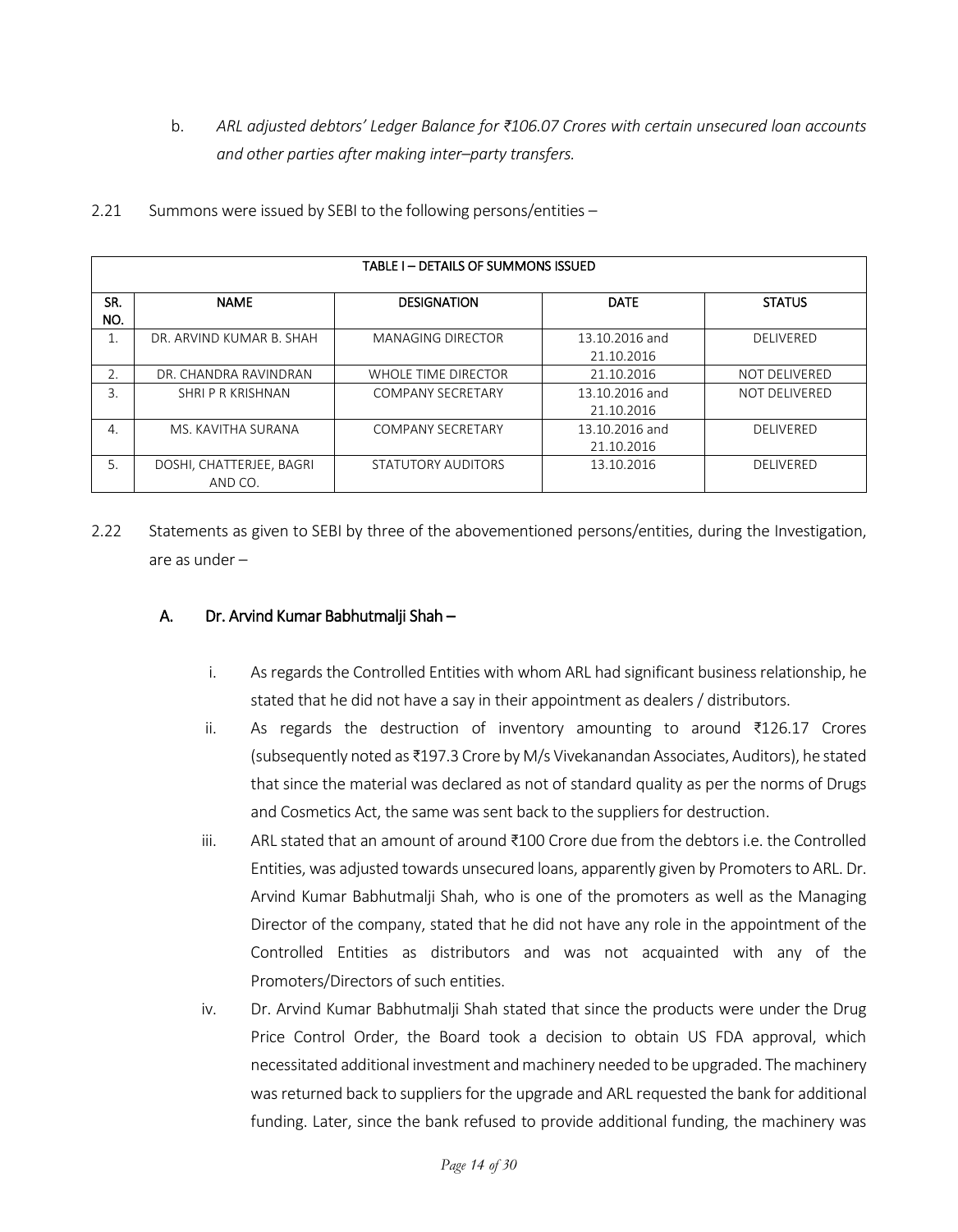apparently sold to the suppliers; however, Dr. Arvind Kumar Babhutmalji Shah did not provide details of the suppliers as well as the funds received from such sale.

v. Dr. Arvind Kumar Babhutmalji Shah denied any association with Surana Industries and also Ms. Kavitha Surana. Further, Dr. Arvind Kumar Babhutmalji Shah denied any association with the Promoters/Directors of the Controlled Entities and submitted that he had no role in the appointment of the Controlled Entities as dealers/distributors for ARL's products.

#### B. Ms. Kavitha Surana –

i. Ms. Kavitha Surana is a practicing company secretary, who was involved in the incorporation and filing of forms for the Controlled Entities. In her statement dated November 4, 2016, she stated that two persons viz. Shri Shivkumar and Shri Shankar, approached her firm for incorporation of the Controlled Entities. She did the same as well as the secretarial filings for the Controlled Entities in subsequent years though her firm was not associated with them for the previous 2–3 years. Ms. Kavitha Surana, admitted to knowing Dr. Arvind Kumar Babhutmalji Shah (Promoter and Managing Director of ARL) and also stated that the Promoter of Surana Industries i.e. Shri G. R. Surana, who incidentally is her father-in-law, was acquainted with Dr. Arvind Kumar Babhutmalji Shah.

### C. Doshi, Chatterjee, Bagri and Co. –

The Statutory Auditors (who resigned from the assignment after the Audit for the quarter ended December 31, 2014) stated the following –

- i. Until the Audit for the Financial Year ended March 31, 2014, they never came across anything amiss except for loan repayment to bankers and some delay in statutory payments, mainly on account of income tax, which were qualified in Companies (Auditor's Report) Order ("CARO") Report.
- ii. During the limited review of September 2014 quarter, they came across assignment of some book debts (earlier assigned to bankers) to some parties, which was reported as a note in the result. The debt already assigned to the bank was reassigned to some private parties with instruction to collect the debt and pay to creditors.
- iii. During the limited review of December 2014 quarter, for the first time, they came across a lot of unusual adjustments and transactions and they recorded all of them in their Report and it was heavily qualified. The major qualifications were destruction of stocks of  $\text{\textdegree{126}}$ Crores without intimation to Government and other authorities, non-realization of overdue debts of substantial amount, sending back machines of a new project of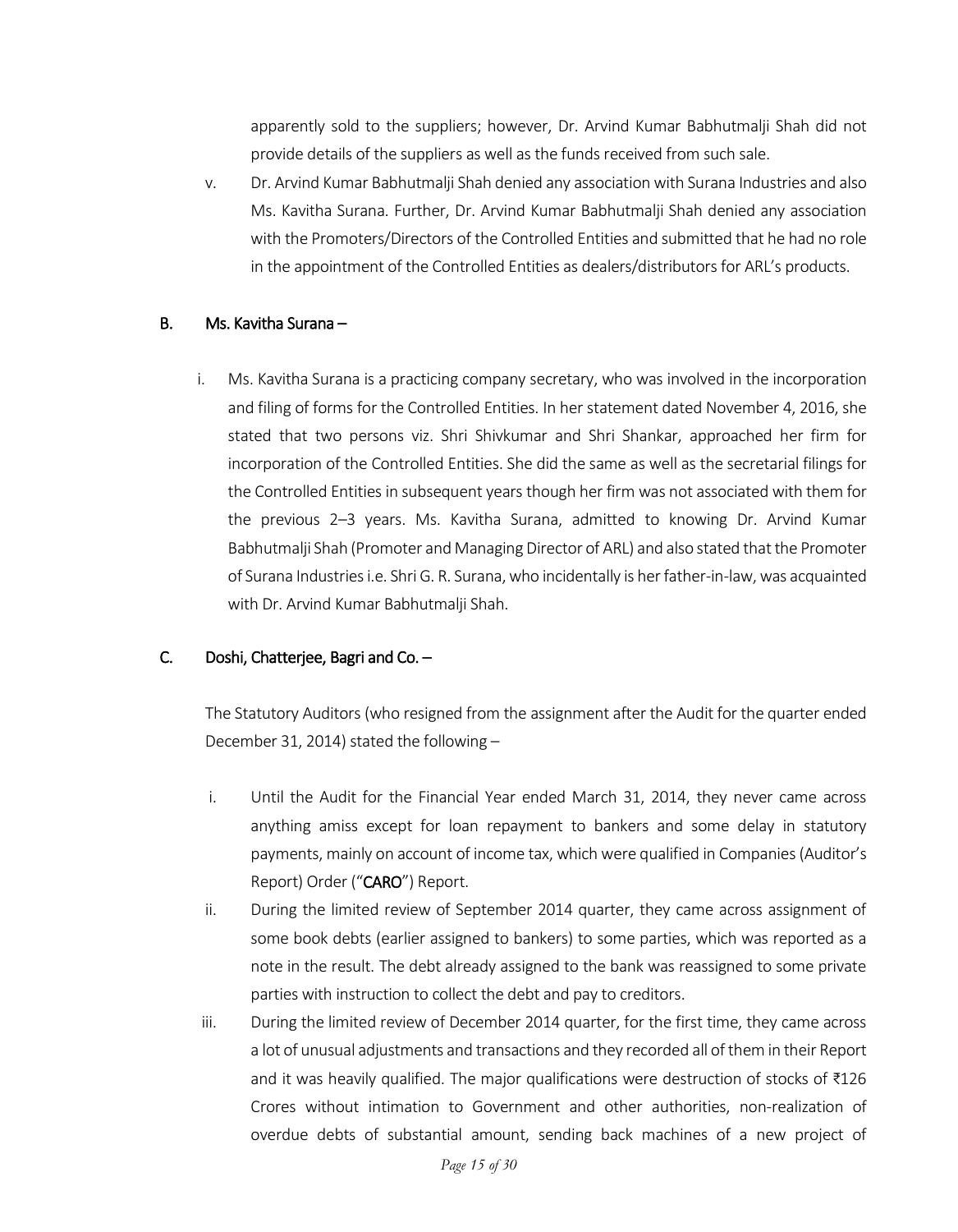substantial value without supporting documents / obtaining prior approval of lenders and non-payment of statutory dues of ₹21.39 Crores.

- iv. On being asked about the circular/reversal transactions as per the bank account statements, which happened mostly on the same day, Shri R K Bagri (Proprietor of Doshi, Chatterjee, Bagri and Co.) replied that they never came across such type of transactions based on the books, records and documents provided to them.
- v. When Shri R K Bagri was shown the bank statements of some of the supplier vendors to show the reversal/ circular transactions, he stated that based on the glance of the statements it appeared to be circular transactions. However, the same could be established only upon a Forensic Audit.
- vi. As regards the verification done by the Auditors of sales to Army hospitals where the purchases were centralized, Shri R K Bagri stated that their checking of sales was to verify the bill with the order/agreement and transportation procedures.
- vii. As regards the verification of debtor balances, Shri R K Bagri stated that debtor's ageing analysis was checked with reference to the ageing. Shri R K Bagri stated that *"since the balance confirmation certificates were negligible, they used to check the subsequent realization of the overdue debtors".*
- viii. As regards stock audit, Shri R K Bagri said that the same was outsourced to a Chennai based audit firm.
- ix. As regards verification of sales to Government hospitals with the bank statements, Shri R K Bagri stated that they were not checked from the same.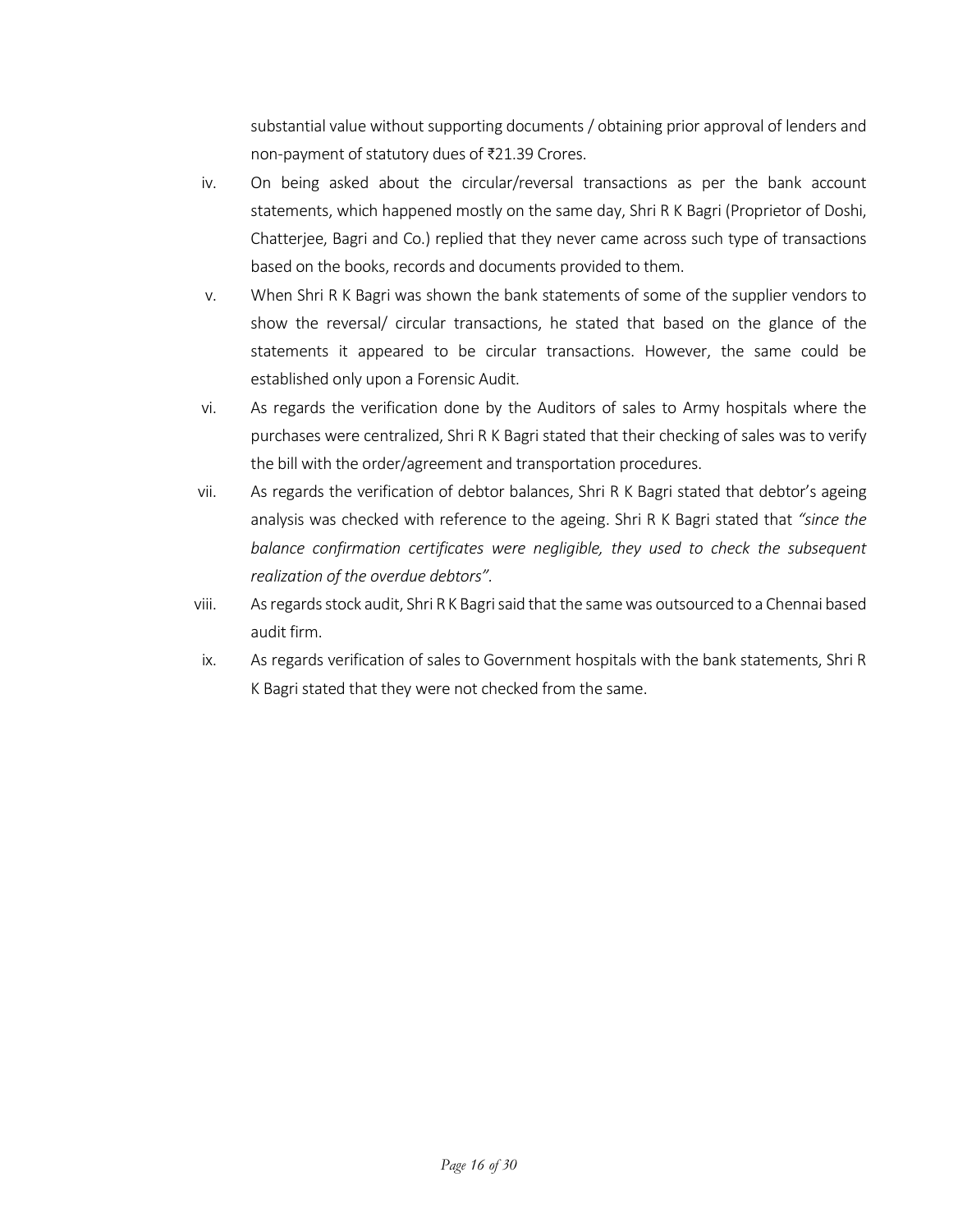2.23 As per the preliminary findings of the Investigation Report, the persons/entities named therein were *prima facie* alleged to have violated the following provisions of law –

| <b>TABLE J</b>                                                                                               |                                                                                                                                                                                                                                                                                                                                                                                                                                                                                                                        |  |  |
|--------------------------------------------------------------------------------------------------------------|------------------------------------------------------------------------------------------------------------------------------------------------------------------------------------------------------------------------------------------------------------------------------------------------------------------------------------------------------------------------------------------------------------------------------------------------------------------------------------------------------------------------|--|--|
| <b>ENTITY/PERSON</b>                                                                                         | <b>VIOLATIONS</b>                                                                                                                                                                                                                                                                                                                                                                                                                                                                                                      |  |  |
| 1. ARVIND REMEDIES LIMITED                                                                                   | $For -$<br>Misstatement of accounts;<br>а.                                                                                                                                                                                                                                                                                                                                                                                                                                                                             |  |  |
| DIRECTOR-                                                                                                    | Adoption of dubious and inconsistent practices in drawing up accounts;<br>$b_{1}$<br>Employing devices to defraud the investors.<br>C <sub>1</sub>                                                                                                                                                                                                                                                                                                                                                                     |  |  |
| 2. DR. ARVIND KUMAR BABHUTMALJI<br>SHAH - MANAGING DIRECTOR;                                                 | ARL and its Director were <i>prima facie</i> alleged to have violated –<br>Section 12A(a), (b) and (c) of the SEBI Act, 1992 ("SEBI Act") and<br>ii.<br>Regulation 3(b), (c) and (d) and Regulation 4(1) and 4(2)(a), (e), (f), (k)<br>iii.<br>and (r) of the SEBI (Prohibition of Fraudulent and Unfair Trade Practices)<br>Regulations, 2003 ("PFUTP Regulations");<br>The Director was <i>prima facie</i> also alleged to have violated -<br>Regulation 4(1) of the SEBI (Listing Obligations and Disclosure<br>iv. |  |  |
|                                                                                                              | Requirements) Regulations, 2015 ("Listing Regulations").                                                                                                                                                                                                                                                                                                                                                                                                                                                               |  |  |
| <b>STATUTORY AUDITORS -</b>                                                                                  |                                                                                                                                                                                                                                                                                                                                                                                                                                                                                                                        |  |  |
| 3. DOSHI, CHATTERJEE, BAGRI & CO.<br>STATUTORY AUDITORS<br>4. SHRI R K BAGRI, CHARTERED<br><b>ACCOUNTANT</b> | For negligence in certification of accounts of listed company, failure to<br>maintain professional standards in Audit, the Statutory Auditor and its<br>proprietor were prima facie alleged to have violated -<br>Section 12A(a), (b) and (c) of the SEBI Act and Regulation 3(b), (c) and (d)<br>j.<br>and Regulation $4(1)$ and $4(2)(a)$ , (e), (f), (k) and (r) of the PFUTP<br>Regulations.                                                                                                                       |  |  |

## Consideration of Issues and Findings –

- 3.1 I have considered the preliminary findings of the Investigation Report alongwith the documents contained therein and all other relevant material available on record.
- 3.2 Before I proceed to deal with the charges contained in the Investigation Report (refer to Table J above), the relevant legal provisions, the contravention of which have been alleged therein, are reproduced below –

| SEBI ACT                                            | <b>12A.</b> No person shall directly or indirectly $-$                                                                                                                                                                                                                                                                      |  |  |
|-----------------------------------------------------|-----------------------------------------------------------------------------------------------------------------------------------------------------------------------------------------------------------------------------------------------------------------------------------------------------------------------------|--|--|
| Sections 12A(a),<br>$(b)$ , $(c)$ , $(d)$ and $(e)$ | Use or employ, in connection with the issue, purchase or sale of any securities<br>$a_{\cdot}$<br>listed or proposed to be listed on a recognized stock exchange, any manipulative<br>or deceptive device or contrivance in contravention of the provisions of this Act<br>or the rules or the regulations made thereunder; |  |  |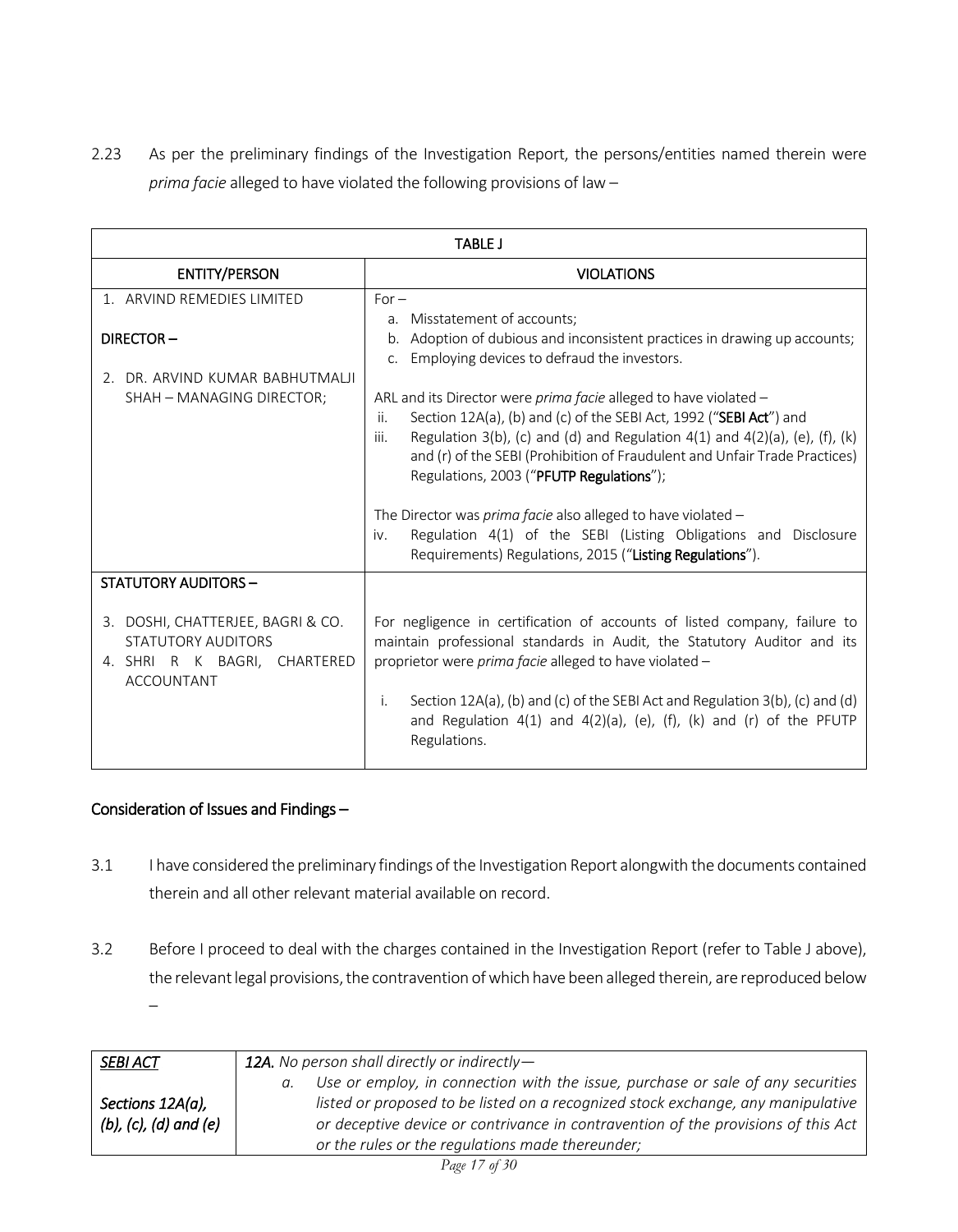|                          | Employ any device, scheme or artifice to defraud in connection with issue or<br>b.<br>dealing in securities which are listed or proposed to be listed on a recognised stock<br>exchange;<br>Engage in any act, practice, course of business which operates or would operate<br>С.<br>as fraud or deceit upon any person, in connection with the issue, dealing in<br>securities which are listed or proposed to be listed on a recognised stock<br>exchange, in contravention of the provisions of this Act or the rules or the<br>regulations made thereunder;<br>Engage in insider trading;<br>d.<br>Deal in securities while in possession of material or non-public information or<br>e.<br>communicate such material or non-public information to any other person, in a<br>manner which is in contravention of the provisions of this Act or the rules or the<br>regulations made thereunder; |
|--------------------------|-----------------------------------------------------------------------------------------------------------------------------------------------------------------------------------------------------------------------------------------------------------------------------------------------------------------------------------------------------------------------------------------------------------------------------------------------------------------------------------------------------------------------------------------------------------------------------------------------------------------------------------------------------------------------------------------------------------------------------------------------------------------------------------------------------------------------------------------------------------------------------------------------------|
| <b>PFUTP Regulations</b> | 3. Prohibition of certain dealings in securities.                                                                                                                                                                                                                                                                                                                                                                                                                                                                                                                                                                                                                                                                                                                                                                                                                                                   |
|                          | No person shall directly or indirectly-                                                                                                                                                                                                                                                                                                                                                                                                                                                                                                                                                                                                                                                                                                                                                                                                                                                             |
| Regulations 3(b),        | a.                                                                                                                                                                                                                                                                                                                                                                                                                                                                                                                                                                                                                                                                                                                                                                                                                                                                                                  |
| $(c)$ and $(d)$          | b.<br>Use or employ, in connection with issue, purchase or sale of any security listed or<br>proposed to be listed in a recognized stock exchange, any manipulative or<br>deceptive device or contrivance in contravention of the provisions of the Act or<br>the rules or the regulations made there under;<br>Employ any device, scheme or artifice to defraud in connection with dealing in or<br>С.<br>issue of securities which are listed or proposed to be listed on a recognized stock<br>exchange;<br>Engage in any act, practice, course of business which operates or would operate<br>d.<br>as fraud or deceit upon any person in connection with any dealing in or issue of<br>securities which are listed or proposed to be listed on a recognized stock exchange<br>in contravention of the provisions of the Act or the rules and the regulations made<br>there under.              |
| <b>Regulations 4(1)</b>  | 4. Prohibition of manipulative, fraudulent and unfair trade practices.                                                                                                                                                                                                                                                                                                                                                                                                                                                                                                                                                                                                                                                                                                                                                                                                                              |
| and 4(2)(a), (e), (f),   |                                                                                                                                                                                                                                                                                                                                                                                                                                                                                                                                                                                                                                                                                                                                                                                                                                                                                                     |
| $(k)$ and $(r)$          | (1) Without prejudice to the provisions of regulation 3, no person shall indulge in a<br>fraudulent or an unfair trade practice in securities.<br>(2) Dealing in securities shall be deemed to be a fraudulent or an unfair trade practice if<br>it involves fraud and may include all or any of the following, namely: $-$                                                                                                                                                                                                                                                                                                                                                                                                                                                                                                                                                                         |
|                          | Indulging in an act which creates false or misleading appearance of trading in the<br>а.<br>securities market;                                                                                                                                                                                                                                                                                                                                                                                                                                                                                                                                                                                                                                                                                                                                                                                      |
|                          | Any act or omission amounting to manipulation of the price of a security;<br>e.<br>f.<br>Publishing or causing to publish or reporting or causing to report by a person<br>dealing in securities any information which is not true or which he does not<br>believe to be true prior to or in the course of dealing in securities;                                                                                                                                                                                                                                                                                                                                                                                                                                                                                                                                                                   |
|                          | An advertisement that is misleading or that contains information in a distorted<br>k.<br>manner and which may influence the decision of the investors;                                                                                                                                                                                                                                                                                                                                                                                                                                                                                                                                                                                                                                                                                                                                              |
|                          | Planting false or misleading news which may induce sale or purchase of securities.<br>r.                                                                                                                                                                                                                                                                                                                                                                                                                                                                                                                                                                                                                                                                                                                                                                                                            |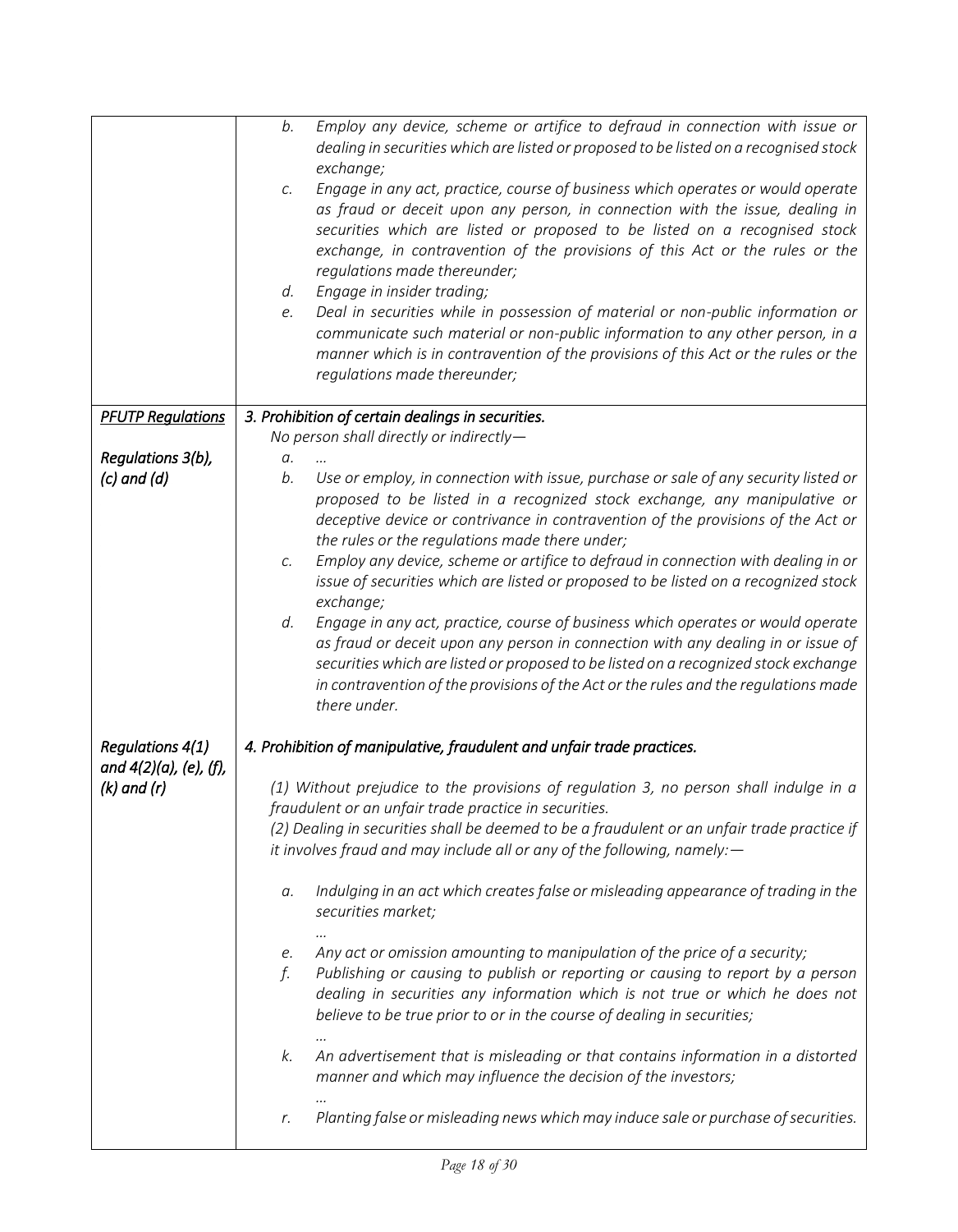| <b>Listing Regulations</b> | Principles governing disclosures and obligations.                                                                                                                                                                                                                                                                                                                                                                                                                                                                                                                                                                                                                                                                                                                                                                                                                                                                                                                                                                                                                                                                                                                                                                                                                                                                                                                                                                                                                                                                                                                                                                                                                                                                                                                                                                                                                                                                                                                                                                                                                                                                                                                                                                                                                                                                   |
|----------------------------|---------------------------------------------------------------------------------------------------------------------------------------------------------------------------------------------------------------------------------------------------------------------------------------------------------------------------------------------------------------------------------------------------------------------------------------------------------------------------------------------------------------------------------------------------------------------------------------------------------------------------------------------------------------------------------------------------------------------------------------------------------------------------------------------------------------------------------------------------------------------------------------------------------------------------------------------------------------------------------------------------------------------------------------------------------------------------------------------------------------------------------------------------------------------------------------------------------------------------------------------------------------------------------------------------------------------------------------------------------------------------------------------------------------------------------------------------------------------------------------------------------------------------------------------------------------------------------------------------------------------------------------------------------------------------------------------------------------------------------------------------------------------------------------------------------------------------------------------------------------------------------------------------------------------------------------------------------------------------------------------------------------------------------------------------------------------------------------------------------------------------------------------------------------------------------------------------------------------------------------------------------------------------------------------------------------------|
| <b>Regulation 4(1)</b>     | 4. (1) The listed entity which has listed securities shall make disclosures and abide by its<br>obligations under these regulations, in accordance with the following principles:<br>Information shall be prepared and disclosed in accordance with applicable standards of<br>а.<br>accounting and financial disclosure.<br>The listed entity shall implement the prescribed accounting standards in letter and spirit<br>b.<br>in the preparation of financial statements taking into consideration the interest of all<br>stakeholders and shall also ensure that the annual audit is conducted by an independent,<br>competent and qualified auditor.<br>The listed entity shall refrain from misrepresentation and ensure that the information<br>C.<br>provided to recognised stock exchange(s) and investors is not misleading.<br>The listed entity shall provide adequate and timely information to recognised stock<br>d.<br>exchange(s) and investors.<br>The listed entity shall ensure that disseminations made under provisions of these<br>e.<br>regulations and circulars made thereunder, are adequate, accurate, explicit, timely and<br>presented in a simple language.<br>f.<br>Channels for disseminating information shall provide for equal, timely and cost efficient<br>access to relevant information by investors.<br>The listed entity shall abide by all the provisions of the applicable laws including the<br>a.<br>securities laws and also such other guidelines as may be issued from time to time by the<br>Board and the recognised stock exchange(s) in this regard and as may be applicable.<br>The listed entity shall make the specified disclosures and follow its obligations in letter<br>h.<br>and spirit taking into consideration the interest of all stakeholders.<br>Filings, reports, statements, documents and information which are event based or are<br>i.<br>filed periodically shall contain relevant information.<br>Periodic filings, reports, statements, documents and information reports shall contain<br>j.<br>information that shall enable investors to track the performance of a listed entity over<br>regular intervals of time and shall provide sufficient information to enable investors to<br>assess the current status of a listed entity. |
|                            |                                                                                                                                                                                                                                                                                                                                                                                                                                                                                                                                                                                                                                                                                                                                                                                                                                                                                                                                                                                                                                                                                                                                                                                                                                                                                                                                                                                                                                                                                                                                                                                                                                                                                                                                                                                                                                                                                                                                                                                                                                                                                                                                                                                                                                                                                                                     |

- 3.3 In light of the aforementioned, I shall now proceed to deal with the charges levelled in the Investigation Report, on the basis of the preliminary findings, –
	- A. Violation of Sections 12A(a), (b) and (c) of the SEBI Act; Regulations 3(b), (c) and (d) read with Regulations 4(1) and 4(2)(a), (e), (f), (k) and (r) of the PFUTP Regulations, by ARL, its Director and its Statutory Auditor alongwith violation of Regulation 4(1) of the Listing Regulations by ARL's Director  $-$

On the basis of the preliminary findings contained in the Investigation Report, ARL, its Director i.e. Dr. Arvind Kumar Babhutmalji Shah and ARL's Statutory Auditor, were alleged to have *prima facie* violated the aforementioned provisions of the SEBI Act and the PFUTP Regulations, etc.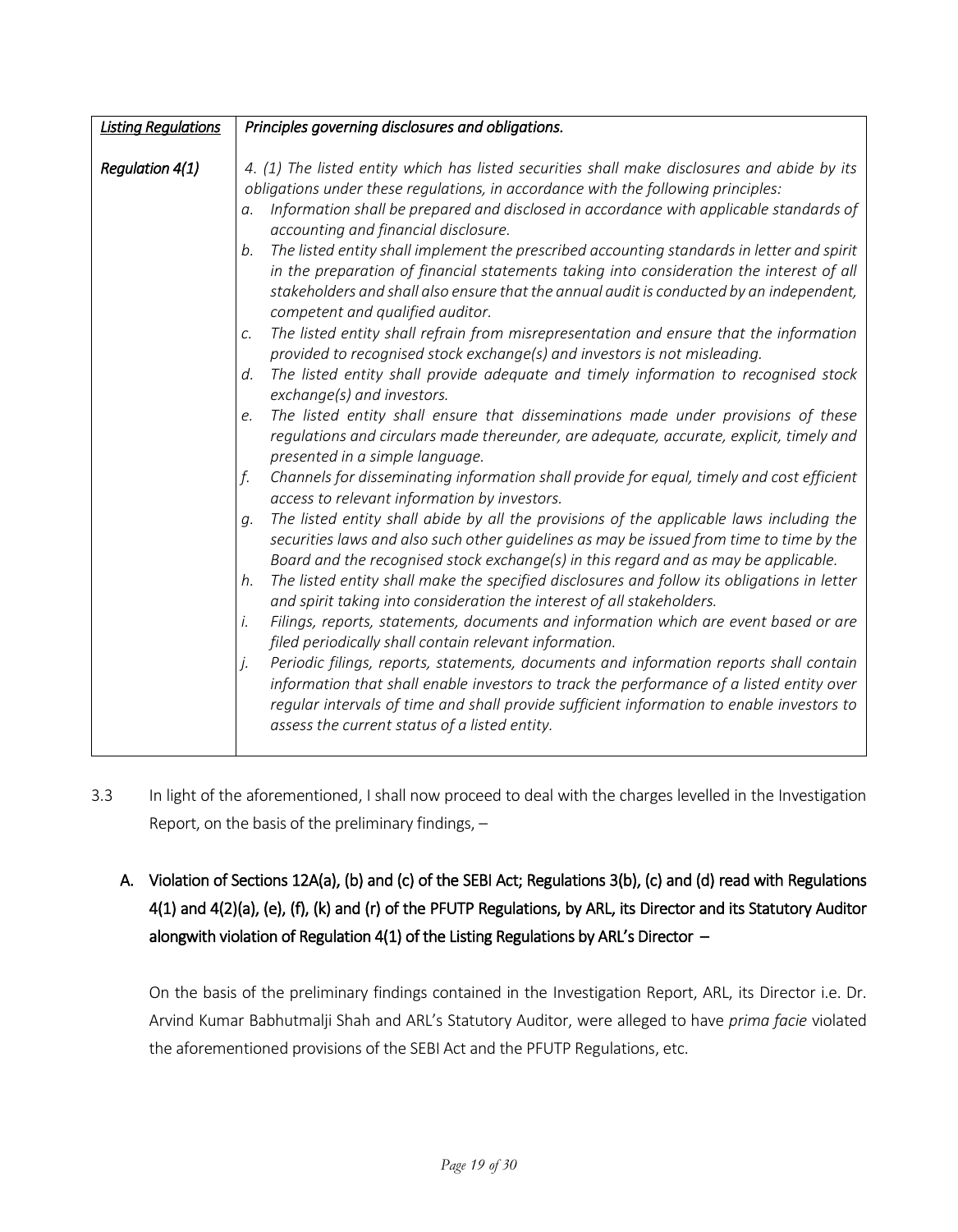In this context, the following is observed from the Investigation Report –

## *I. Transactions between ARL and the Controlled Entities –*

- i. In its Annual Reports, ARL posted inflated figures of sales and purchases of goods. As observed from the Forensic Audit commissioned by a consortium of banks led by PNB (refer to paragraph 1.2 at page 2), goods shown as being purchased were actually not purchased by ARL. Further, sales shown to have been made by ARL were without actual delivery of goods.
- ii. The aforesaid sales/purchases of goods were disclosed by ARL as having been made with the following Controlled Entities, viz.
	- *a. Preventive Pharmaceuticals Private Limited;*
	- *b. Aroma Remedies Private Limited;*
	- *c. Holy Remedies Private Limited;*
	- *d. Zurich Bio Tech Pharma;*
	- *e. Venus International Private Limited;*
	- *f. Cosmic Remedies Private Limited;*
	- *g. Avathar Pharmaceuticals Private Limited;*
	- *h. Bright Drug Industry;*
	- *i. Bright Medicure Private Limited;*
	- *j. Maximus Wellnus Drugs Private Limited;*
	- *k. Marina Dealcom Private Limited;*
	- *l. Elixir Life Science Private Limited;*
	- *m. Mascot Machines Private Limited;*
	- *n. Matrix Device and Mechanism Private Limited;*
	- o. *Zeal Hi-Tech Engineers Private Limited.*
- iii. As detailed at paragraph 2.17 of pages 10 and 11, the following *modus operandi* was adopted by  $ARL$ 
	- a. In case of several Controlled Entities, *Reversal Transactions* were observed i.e. Entity received a credit from ARL and on that same day, such entity transferred back almost the same amount to ARL.
	- b. In other cases, *Circular Transactions* were observed i.e. funds received from ARL by a Controlled Entity (A) was transferred to another Controlled Entity (B) on the same day; thereafter, Controlled Entity (B) transferred the funds back to ARL on that same day.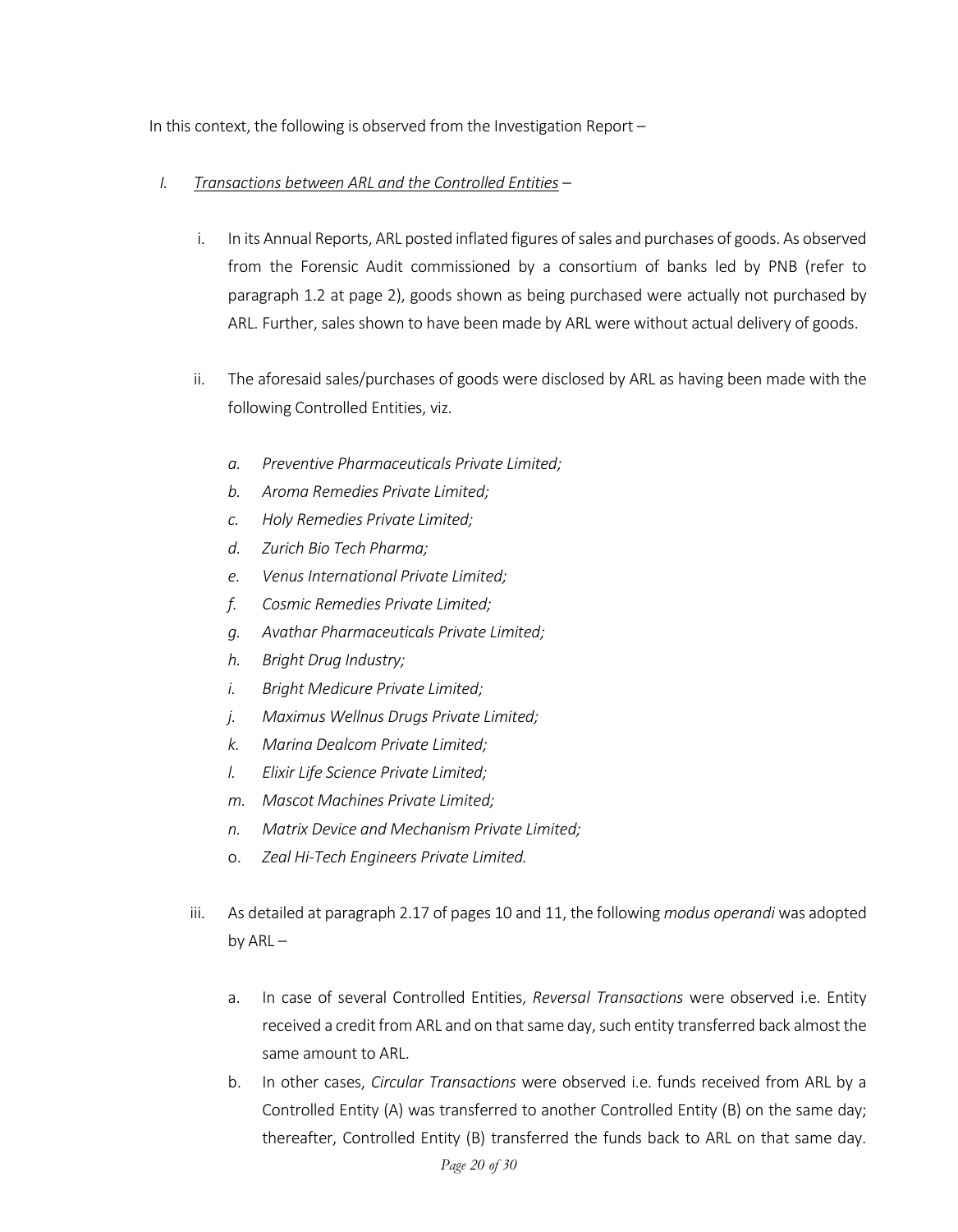Although both purchase and sale transactions were shown in the books of accounts of ARL through such *Circular Transactions*, no real sale or purchase transactions were made.

- iv. For all these Controlled Entities, who were incorporated during the Financial Years 2010–11 and 2011–12, the bank accounts were opened only for the purpose of showing fictitious transactions with ARL and not for any actual business purpose. Further, significant cash withdrawals were observed in the said bank accounts. The Statutory Auditors failed to detect the aforesaid multiple Reversal/Circular transactions.
- v. As observed from the Balance Sheets of the Controlled Entities, while their revenue was significant (ranging from around ₹60 Crores to more than ₹120 Crores), profits were negligible (ranging from around ₹3–6 Lakhs).

#### II. *Destruction of raw materials through Self–Certification and Return of machinery to suppliers –*

- i. As per ARL's Balance Sheet as on March 31, 2014, the total assets were ₹1091.58 Crores. However, as on March 31, 2016, the total assets were reduced to ₹559.07 Crores, a reduction of ₹532.51 Crores. As stated earlier, the reduction in the assets was primarily due to the following –
	- a. Destruction of raw materials, stock in progress and finished goods worth ₹197 Crores under Self–Certification without approval from external agencies such as Drug Control Authorities, Central Excise and Pollution Control Board, as required under the Drugs and Cosmetics Act and Rules, etc.
	- b. Machinery worth ₹103 Crores being returned by ARL to its suppliers.
- ii. In his statement to SEBI, Dr. Arvind Kumar Babhutmalji Shah stated
	- a. As regards the loss of account of raw materials destroyed Since the materials were declared as sub–standard quality as per the norms of Drugs and Cosmetics Act, the same were sent for destruction.
	- b. As regards machinery worth ₹103 Crores being returned Since the products were under the Drug Price Control Order, ARL's Board took a decision to obtain US FDA approval, which necessitated additional investment and upgradation of machinery. The machinery was returned back to suppliers for the upgrade and the company requested PNB Bank for additional funding. Later, since the said Bank refused to provide additional funding, the machinery was sold to the suppliers. However, details relating to the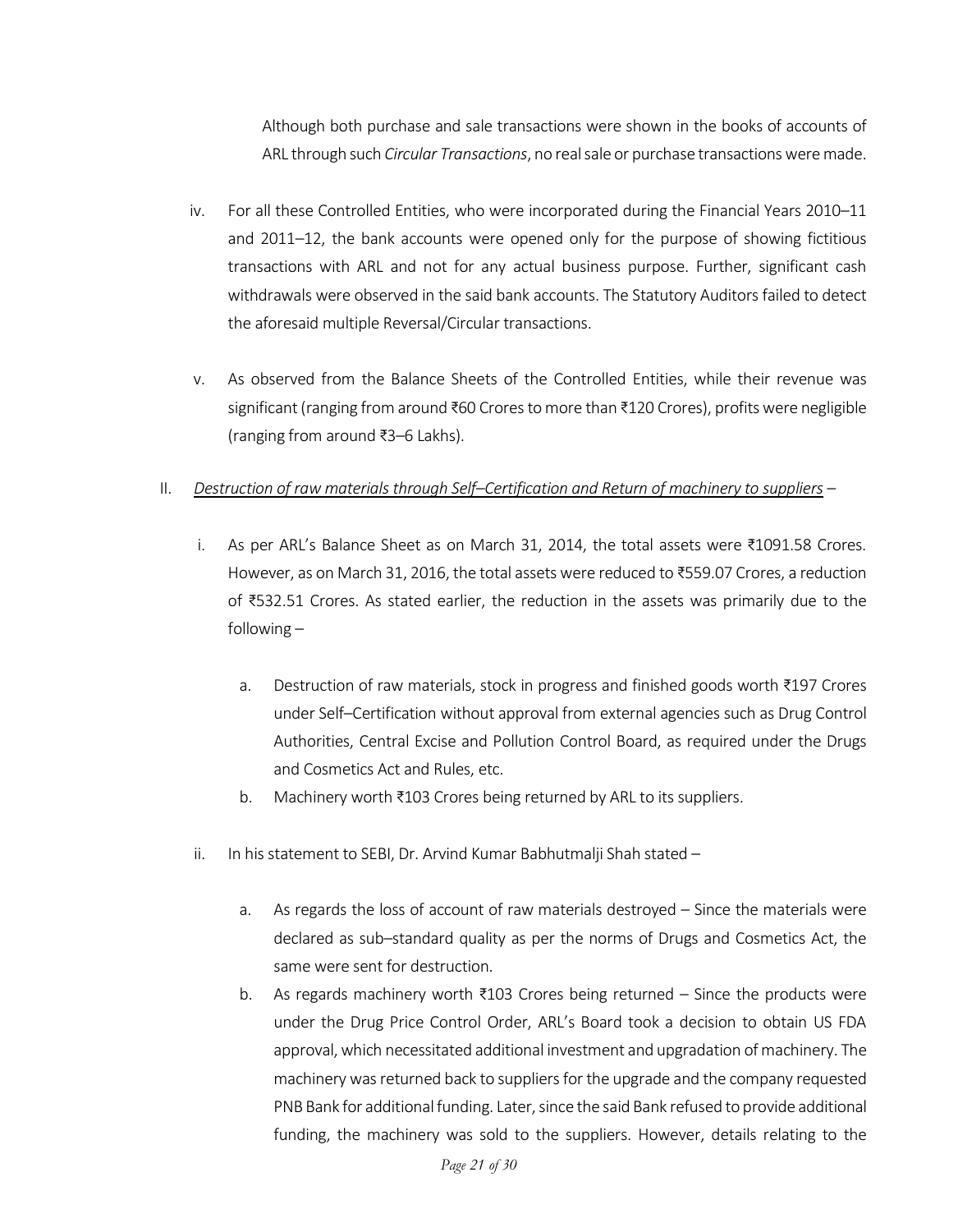suppliers and funds received from such sales were not provided by Dr. Arvind Kumar Babhutmalji Shah, to SEBI. Further, no entry in the books of accounts of receipts on account of sales of such assets was made. In addition, no confirmations acknowledging receipt by the suppliers, of the returned machinery, were available with ARL.

- iii. ARL disclosed significant losses as under
	- a. In the quarterly results for December 2014, under exceptional item, ARL showed loss on account of stock destroyed for ₹126.17 Crores, which was increased to around ₹197 Crores in subsequent disclosures made by the company in the Financial Year 2014–15. As noted above, the raw materials were destroyed without obtaining appropriate approval from Government agencies.
	- b. In January 2015, ARL made a disclosure about a strike in its factory, viz. Unit No. 1 at Kakkalur. ARL also disclosed that a major part of machineries (worth around ₹103 Crores) of Unit No. 2 at Kakkalur were dismantled and sent back to the suppliers. There is no evidence recorded in the books of any money being returned by the suppliers. Therefore, the assets shown by ARL were significantly inflated.
- iv. As per the Annual Reports of ARL, its Managing Director–Dr. Arvind Kumar Babhutmalji Shah, was paid commission on sales to the extent of ₹1.56 Crores for Financial Year 2011–12; ₹2.8 Crores for Financial Year 2012–13 and ₹3.75 Crores for Financial Year 2013–14 [For ARL's yearly revenue, refer to Table E at paragraph 2.7 of page 6]. Since fictitious sales were shown by ARL, the commission on account of such sales should not have arisen. In light of the same, Dr. Arvind Kumar Babhutmalji Shah wrongfully earned commission from non-existent sales.

#### III. *Sales to Government Hospitals and Agencies –*

- i. ARL showed that a major part of its sales were to Government hospitals and agencies, which were in reality, false. For example, purchases by Army hospitals, which were centralized, were shown to have been made by regional units.
- ii. Collections from Government hospitals were shown as received from the Controlled Entities.
- iii. Further, SEBI was also in receipt of a copy of the letter dated November 7, 2014, forwarded by ESI hospital Salem to Canbank Factors Limited ("CFL"), wherein the said hospital confirmed that the invoices mentioned in CFL's letters dated October 1, 2014 and October 15, 2015, were not related to the said hospital.
- iv. The Statutory Auditors failed to examine the veracity of such sales to Government Hospitals and Agencies including realisation/recovery in terms of cash/cheque deposits/electronic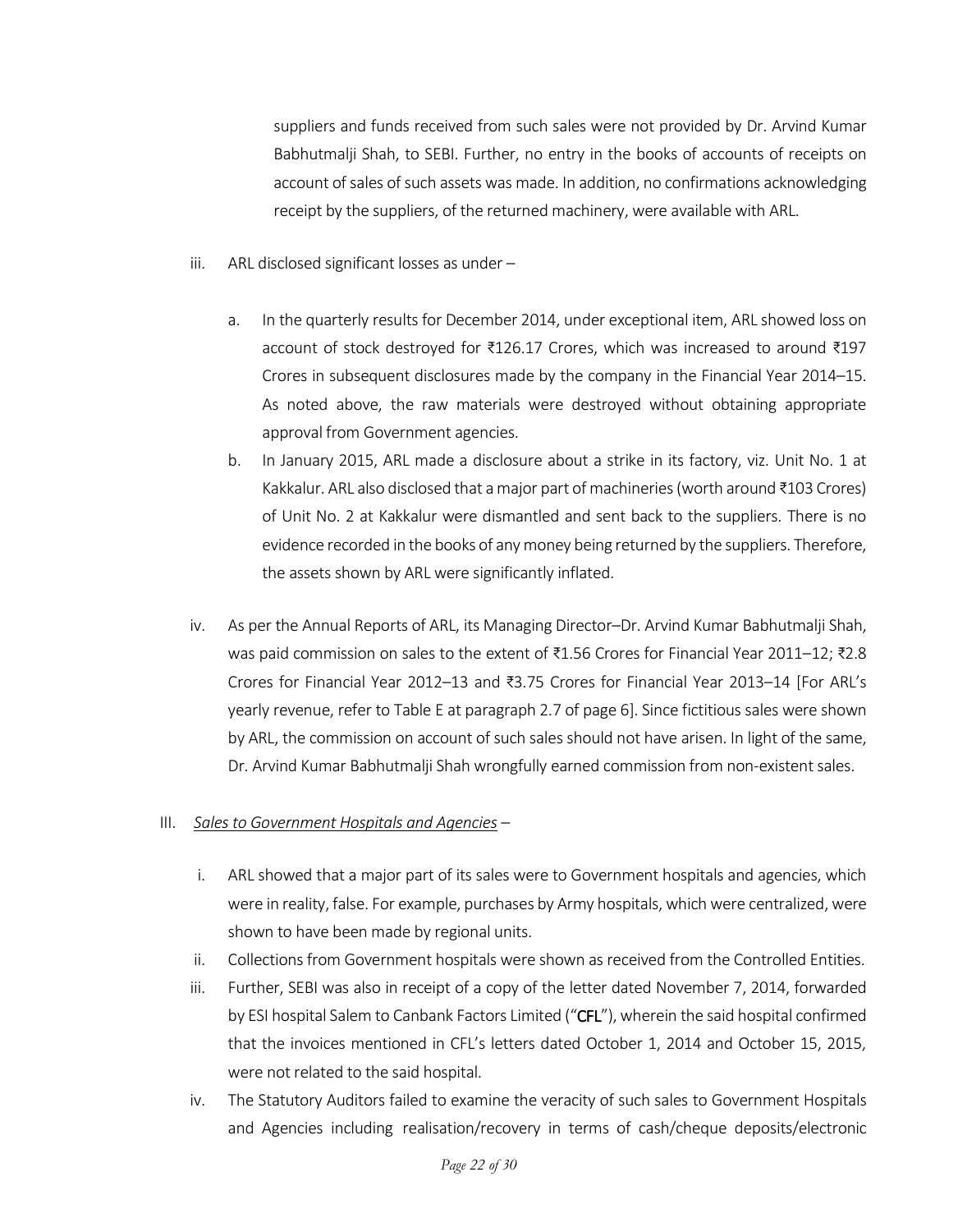transfers in ARL's bank statements. Further, while the transactions with the army/government hospitals were shown to have been realised through third party '*controlled accounts*', the Statutory Auditors failed to detect such unusual accounting entries.

## IV. *Other irregularities observed in respect of the earlier Statutory Auditor of ARL i.e. M/s Doshi, Chatterjee, Bagri & Co. and also ARL* –

- i. In the Statutory Auditor's Report for the Financial Year ended March 31, 2016, M/s Vivekanandan Associates, the present Statutory Auditors of ARL, stated:
	- a. No confirmations were received in respect of the confirmation letters sent to the debtors i.e. Controlled Entities, which indicate that such entities were only paper entities, who had no genuine transactions with ARL. If similar confirmations had been sent earlier by M/s Doshi, Chatterjee, Bagri & Co., during the course of their Audit, the aforesaid facts concerning the Controlled Entities would have been discovered.
	- b. For the Financial Year 2013–14, the tax liability was reported on a book profit of ₹18.48 Crores as against ₹86.39 Crores, though the tax provisioning in the books of accountswas made for a book profit of ₹86.39 Crores.
	- c. Till the quarter ended December 31, 2014, interim financial reports were submitted by ARL to NSE and BSE. Though accounting for return of capital assets of ₹103.14 Crores were accounted for, from April 2014 to December 2014, the same were not featured in the Limited Review by M/s Doshi, Chatterjee, Bagri & Co., conducted for the quarter ended June 30, 2014 and September 30, 2014.
	- d. The accumulated losses for the Financial Year ended March 31, 2016, including cash losses amounting to ₹295.81 Crores during the period under audit, completely eroded ARL's networth. However, no cash losses were reported by M/s Doshi, Chatterjee, Bagri & Co. in the immediately preceding Financial Year.
- ii. Different set of financial statements were prepared by ARL for the Excise Department and Sales Tax Authorities.
- 3.4 The irregularities perpetrated by ARL, its Director and Statutory Auditor, discussed hereinabove are *prima facie* in violation of Sections 12A(a), (b) and (c) of the SEBI Act; Regulations 3(b), (c) and (d) read with Regulations 4(1) and 4(2)(a), (e), (f), (k) and (r) of the PFUTP Regulations. Further, the failure of ARL's Director *inter alia* to make genuine and accurate disclosures is *prima facie* in violation of Regulation 4(1) of the Listing Regulations.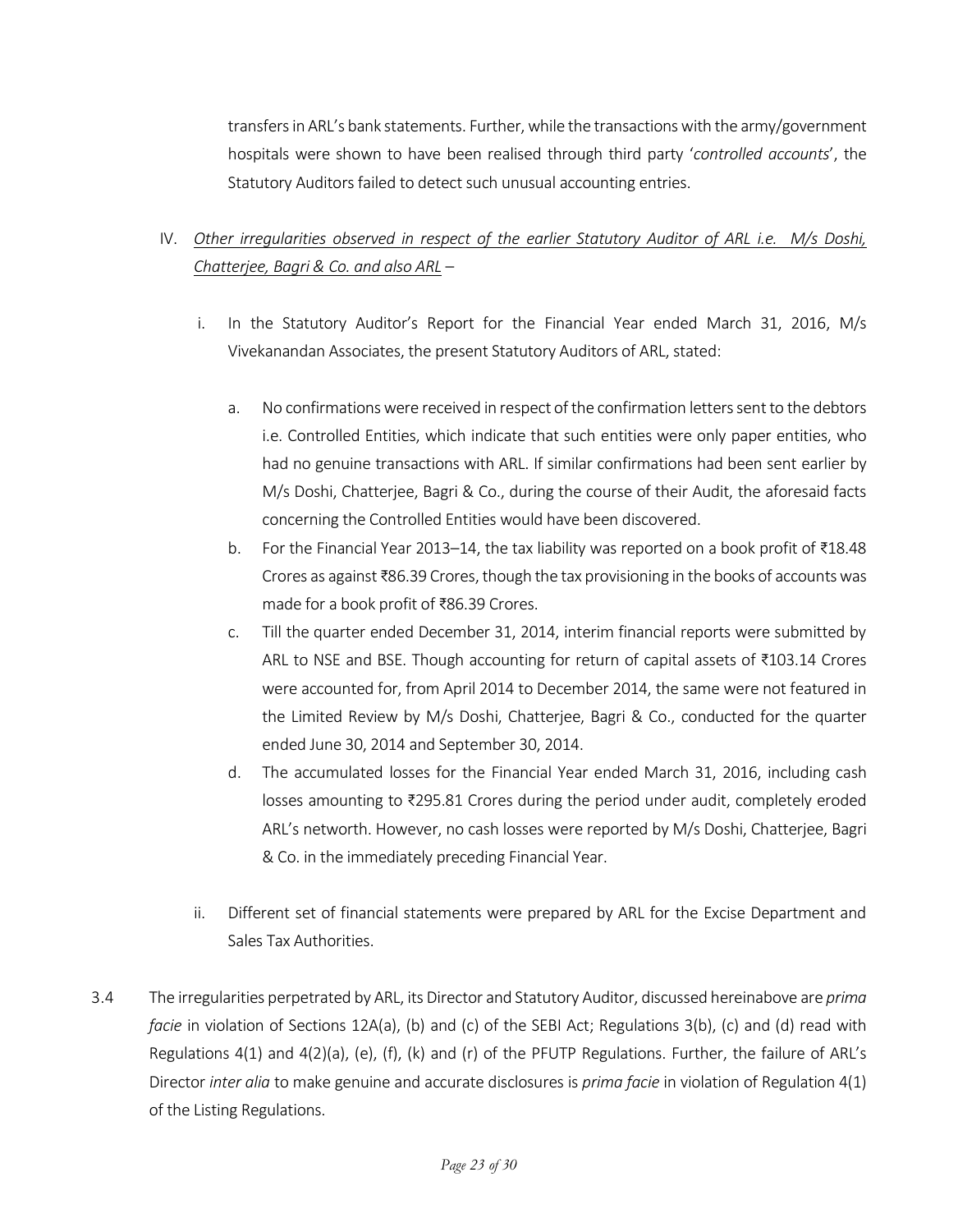- 3.5 While dealing with a matter of this nature, it would be worthwhile to place reliance on the following judicial pronouncements made by –
	- A. The Hon'ble Securities Appellate Tribunal in the matter of *V. Natarajan vs. SEBI, SAT Appeal No.104 of 2011*, wherein it observed –

*"… We are satisfied that the provisions of Regulations 3 and 4 of the Securities and Exchange Board of India (Prohibition of Fraudulent and Unfair Trade Practices relating to Securities Market) Regulations, 2003, were violated. These regulations, among others … prohibit persons from engaging in any act, practice, course of business which operates or would operate as fraud or deceit upon any person in connection with any dealing in or issue of securities that are listed on stock exchanges.* 

*… A basic premise that underlies the integrity of securities market is that persons connected with securities market conform to standards of transparency, good governance and ethical behaviour prescribed in securities laws and do not resort to fraudulent activities."* 

B. The Hon'ble Supreme Court in its Judgment dated April 26, 2013, in *N. Narayanan vs. Adjudicating Officer SEBI (Civil Appeal Nos.4112-4113 of 2013),* wherein it observed –

*"40. The appellant has taken the stand, as already stated, that even though he was a Whole Time Director he was not conversant with the accounts and finance and was only dealing with the human resource management of the company, hence, he had no fraudulent intention to deceive the investors. We find it difficult to accept the contention. The appellant, admittedly, was a whole time Director of the company, as regards the preparation of the annual accounts, the balance-sheet and financial statement and laying of the same before the company at the Annual General Meeting and filing the same before the Registrar of the Companies as well as before SEBI, the Directors of the company have greater responsibility, especially when the company is a registered company. Directors of the companies, especially of the listed companies, have access to inside knowledge, such as, financial position of the company, dividend rates, annual accounts etc. Directors are expected to exercise the powers for the purposes for which they are conferred. Sometimes they may misuse their powers for their personal gain and makes false representations to the public for unlawful gain.* 

*41. We have indicated, so far as this case is concerned, the subsequent conduct of pledging their shares at artificially inflated prices, based on inflated financial results and raising loan on them would indicate that they had deliberately and with full knowledge committed the illegality and hence the principle of 'acta exteriora indicant interiora secreta' (meaning external actions reveals inner secrets) applies with all force,*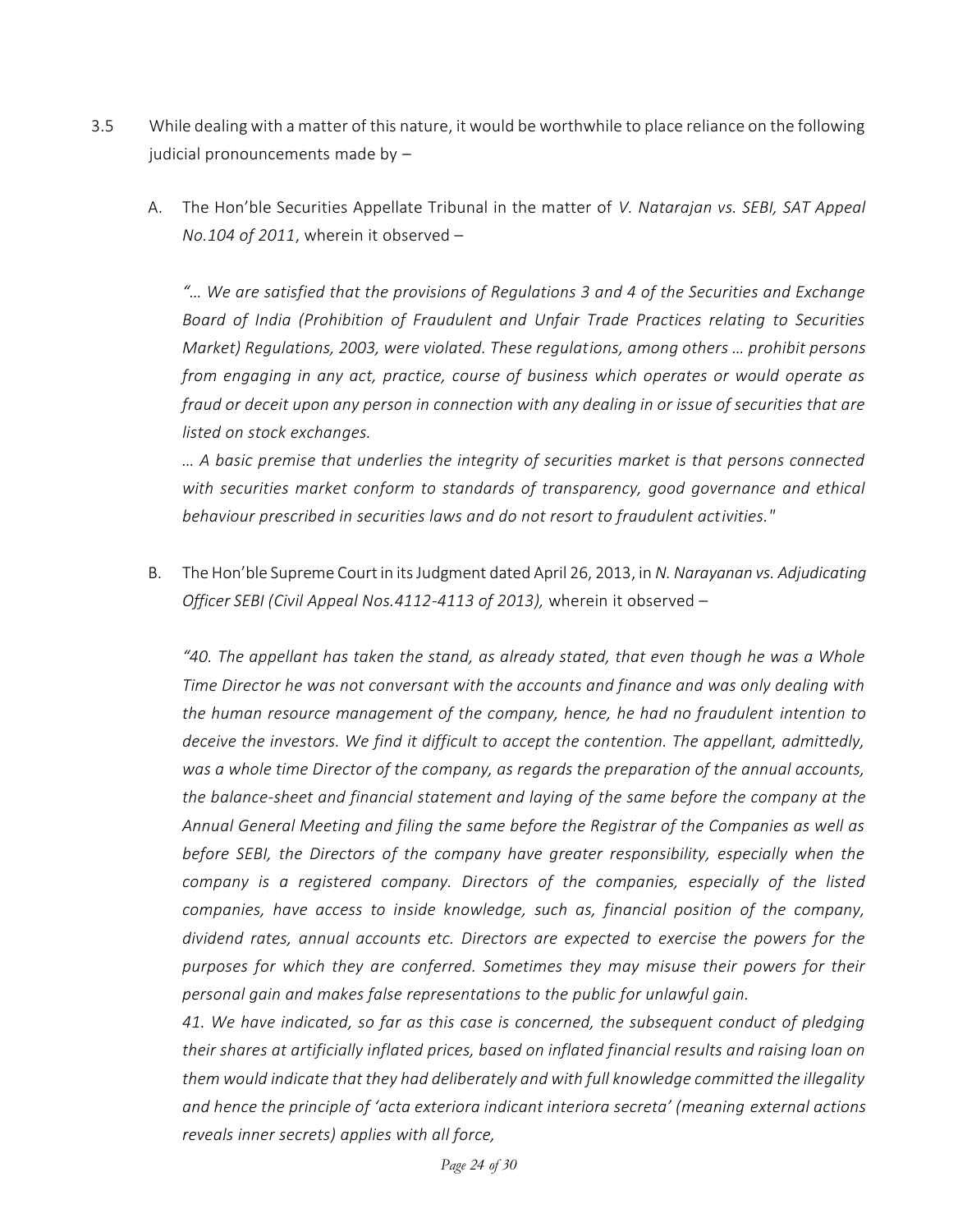*43. SEBI, the market regulator, has to deal sternly with companies and their Directors indulging in manipulative and deceptive devices, insider trading etc. or else they will be failing in their duty to promote orderly and healthy growth of the Securities market. Economic offence, people of this country should know, is a serious crime which, if not properly dealt with, as it should be, will affect not only country's economic growth, but also slow the inflow of foreign investment by genuine investors and also casts a slur on India's securities market. Message should go that our country will not tolerate "market abuse" and that we are governed by the 'Rule of Law'. Fraud, deceit, artificiality, SEBI should ensure, have no place in the securities market of this country and 'market security' is our motto. People with power and money and in management of the companies, unfortunately often command more respect in our society than the subscribers and investors in their companies. Companies are thriving with investors' contributions but they are a divided lot. SEBI has, therefore, a duty to protect investors, individual and collective, against opportunistic behavior of Directors and Insiders of the listed companies so as to safeguard market's integrity. …"* 

C. The Hon'ble Bombay High Court in its Judgment dated August 13, 2010, in *Price Waterhouse & Co. vs. SEBI (Writ Petition No. 5249 of 2010),* wherein it observed –

*"25. … The powers available to the SEBI under the Act are to be exercised in the interest of investors and interest of securities market. In order to safeguard the interest of investors or interest of securities market, SEBI is entitled to take all ancillary steps and measures to see that the interest of the investors is protected. Looking to the provisions of the SEBI Act and the Regulations framed thereunder, in our view, it cannot be said that in a given case if there is material against any Chartered Accountant to the effect that he was instrumental in preparing false and fabricated accounts, the SEBI has absolutely no power to take any remedial or preventive measures in such a case. It cannot be said that the SEBI cannot give appropriate directions in safeguarding the interest of the investors of a listed Company. Whether such directions and orders are required to be issued or not is a matter of inquiry. In our view, the jurisdiction of SEBI would also depend upon the evidence which is available during such inquiry. It is true, as argued by the learned counsel for the petitioners, that the SEBI cannot regulate the profession of Chartered Accountants. This proposition cannot be disputed in any manner. It is required to be noted that by taking remedial and preventive measures in the interest of investors and for regulating the securities market, if any steps are taken by the SEBI, it can never be said that it is regulating the profession of the Chartered Accountants.*

*…*

*…*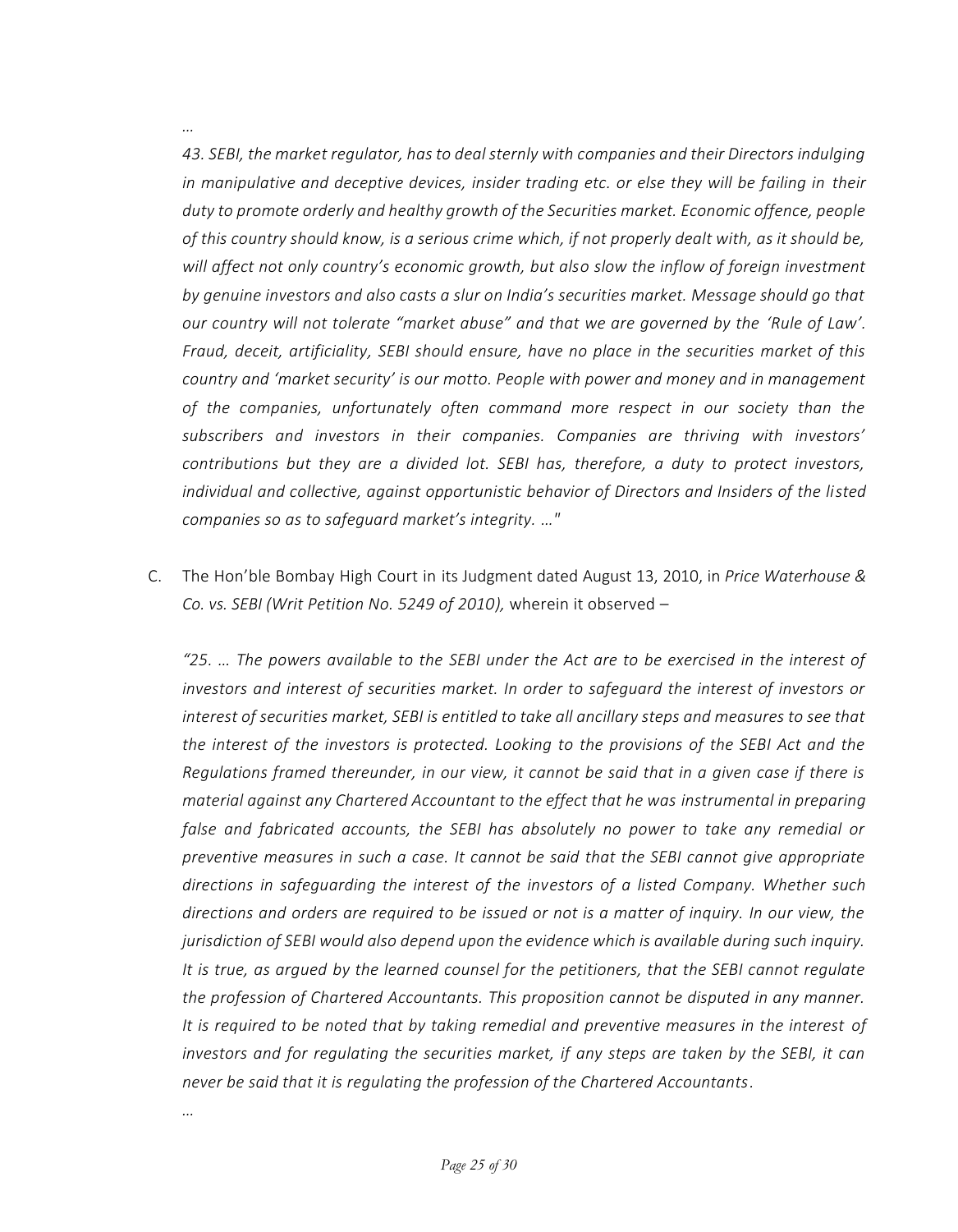*With a view to safeguard the interests of such investors, in our view, it is the duty of the SEBI to see that maximum care is required to be taken to protect the interest of such investors so that they may not be subjected to any fraud or cheating in the matter of their investments in the securities market. In our view, the SEBI has got inherent powers to take all ancillary steps to safeguard the interest of investors and securities market."*

- 3.6 The following may be noted from the preliminary findings contained in the Investigation Report
	- i. Various irregularities concerning ARL's financial performance, assets, liabilities, etc., were observed in its Annual Reports, Balance Sheets, etc. which were *inter alia* on account of misstatement of accounts; adoption of dubious and inconsistent practices in drawing up accounts. Such irregularities *prima facie* appeared to have been made with the intention of manipulating/defrauding genuine investors in the securities market.
	- ii. As ARL's Managing Director, Dr. Arvind Kumar Babhutmalji Shah was primarily responsible for the falsification of *inter alia* ARL's Annual Reports, Balance Sheet, etc.
	- iii. ARL's Statutory Auditor i.e. M/s Doshi, Chatterjee, Bagri & Co., was negligent in certifying accounts of ARL and failed to maintain professional standards in Audit. The Statutory Auditor therefore, enabled ARL and its Director to perpetrate manipulation/fraud on genuine investors in the securities market.
- 3.7 Considering the aforementioned facts and circumstances, I am convinced that this is a case where suitable and immediate action is required to be taken against ARL and its Director, for safeguarding the interests of investors and protecting the integrity of the securities market. The conduct of the aforementioned entities in perpetrating the manipulation/fraud *prima facie* is clearly to the detriment of the interests of investors and the securities market. Therefore, any action taken by SEBI should not only be to prevent any further harm to investors but also to send a stern message to prevent any person/entity from indulging in acts as observed in these proceedings. In light of the aforesaid, effective and expeditious preventive and remedial action by way of an *Interim Ex-Parte Order* is required to be taken against the aforementioned entities.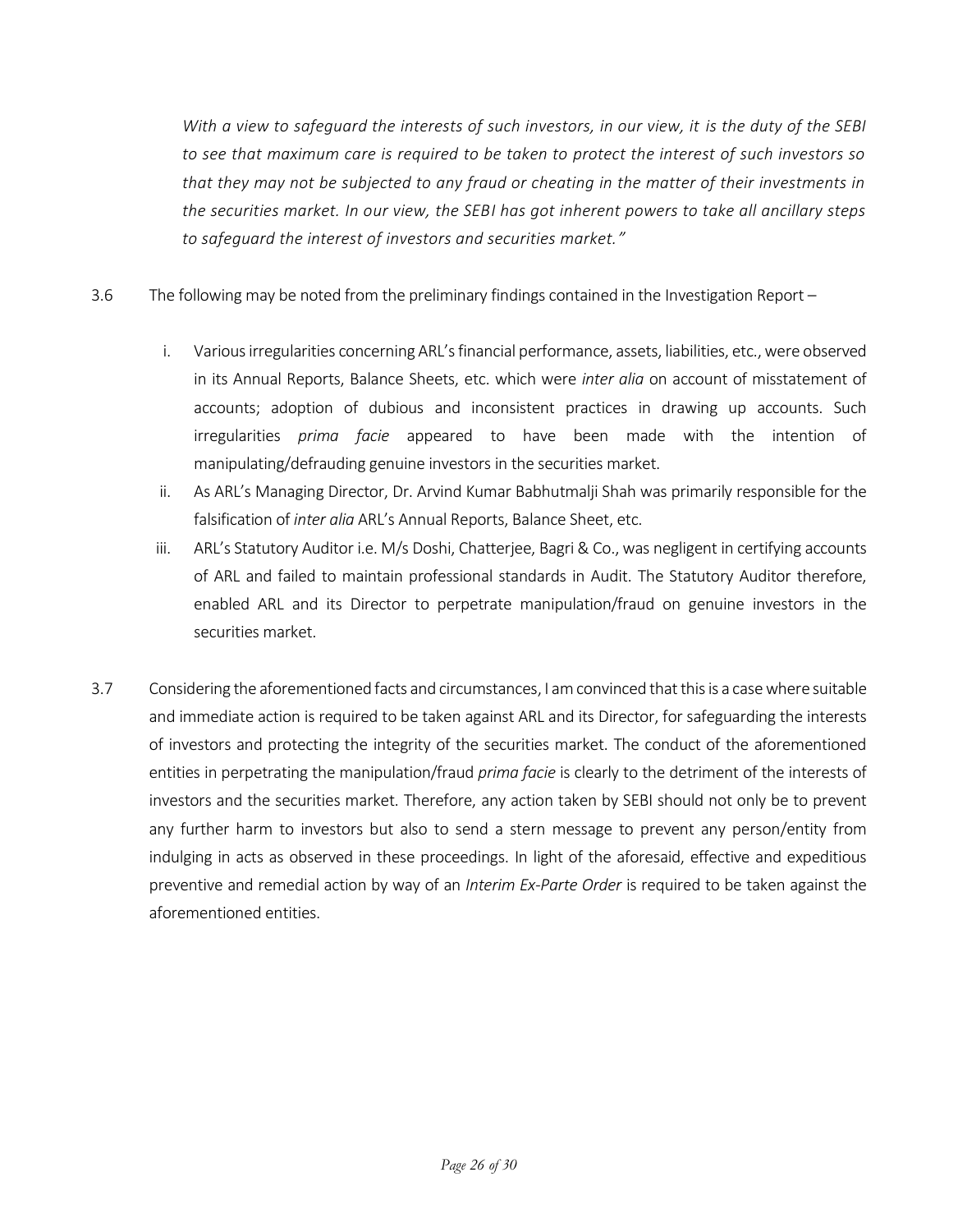## FURTHER ISSUES UNDER INVESTIGATION BY SEBI –

4.1 As per the findings discussed in detail in the preceding paragraphs, ARL's Managing Director, Dr. Arvind Kumar Babhutmalji Shah was primarily responsible for the falsification of *inter alia* ARL's Annual Reports, Balance Sheet, etc. In this context, it is noted that SEBI is also investigating the involvement, if any, of ARL's other Directors [refer to Table A at page 3] in the aforesaid falsification of Annual Reports, Balance Sheet, etc.

# 4.2 Violation of Sections 12A(d) and (e) of the SEBI Act; Regulation 3(i) read with Regulation 4 of the SEBI (Prohibition of Insider Trading) Regulations, 1992 ("Insider Trading Regulations") –

- A. As per the preliminary findings contained in the Investigation Report, ARL's Promoters [refer to Table C at page 4] were alleged to have *prima facie* violated the aforementioned provisions of the SEBI Act and the Insider Trading Regulations. In this context, –
- i. As noted from Table B at page 4, the Promoters' shareholding in ARL as on March 31, 2013, was 46.84%. The Promoters of ARL offloaded 28.33% of their shareholding during the quarter ended December 2014. During the next quarter i.e. March 2015, they offloaded an additional 4.49% of their shareholding in ARL. Dr. Arvind Kumar Babhutmalji Shah, the Managing Director of ARL held only 0.72% shareholding as at the end of the quarter ended March 31, 2015, while the entire Promoter shareholding was reduced to only 3.58%.
- ii. ARL's Promoters were aware of the actual financial position of ARL including the huge manipulations in the books of accounts over a period of time, which were not published and thus unknown to other investors. They offloaded almost their entire shareholding by the end of 2014 at a higher price prior to disclosure by ARL of significant losses during the quarterly results for December 2014 and January 2015 (refer to paragraph 2.10 of page 7).
- iii. The price of the scrip of ARL increased from the opening price of ₹43.95 on April 1, 2014, to reach a high of ₹66.05 as on September 8, 2014. Thereafter, the scrip witnessed significant fall and closed at ₹14.7 on March 31, 2015.
- B. The manner of trading, price at which the shareholding was offloaded by ARL's Promoters, etc. which form the basis of *prima facie* insider trading violations by them, is being investigated by SEBI.
- 4.3 SEBI shall endeavour to complete the aforementioned investigation expeditiously.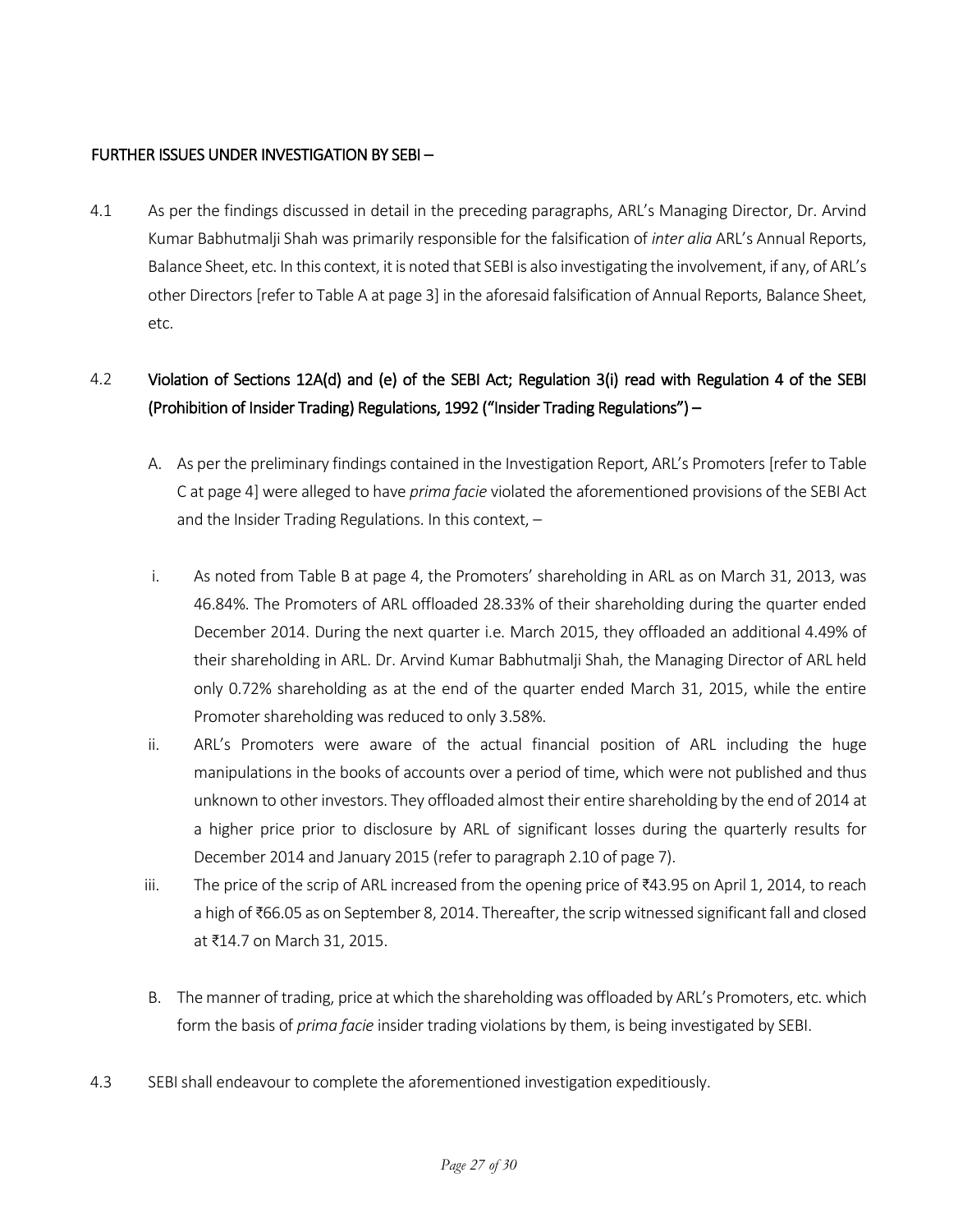## ORDER –

- 5.1 In view of the foregoing, I, in exercise of the powers conferred upon me in terms of Section 19 read with Sections  $11(1)$ ,  $11(4)$  and  $11B$  of the SEBI Act, issue the following directions –
	- i. The following persons/entities are restrained from accessing the securities market and are further prohibited from buying, selling or otherwise dealing in securities in any manner whatsoever, either directly or indirectly, –

|          | <b>NAME</b>                                                                 | <b>PAN</b>    |
|----------|-----------------------------------------------------------------------------|---------------|
|          | ARVIND REMEDIES LIMITED                                                     | 74070،<br>AAC |
| <u>.</u> | [DIRECTOR/<br>' PROMOTER`<br>TMALJI<br>SHAH<br>. ARVIND KUMAR BABHUT<br>DR. | AAVPS8498K    |

- ii. The concerned stock exchanges are permitted to allow the aforementioned persons/entities at paragraph 5.1(i) to square off their existing open positions in the Futures and Options Segment, if any, immediately. The aforementioned persons/entities shall not be allowed to take fresh positions or increase their open positions or execute trades. Further, the concerned stock exchanges shall ensure that no fresh positions are created for the aforementioned persons/entities.
- iii. Dr. Arvind Kumar Babhutmalji Shah is restrained from holding any position as Director or Key Managerial Person of any other listed company.
- iv. The Statutory Auditors i.e. M/s Doshi, Chatterjee, Bagri & Co. and Shri R K Bagri, are advised to show cause as to why suitable directions/prohibitions under Sections 11(1), 11(4) and 11B of the SEBI Act including the following, should not be taken/imposed against them:
	- a. Directing them to restrain from, directly or indirectly, issuing any certificate required under securities laws i.e. SEBI Act; Securities Contract (Regulations) Act, 1956; Depositories Act, 1996; Rules, Regulations, Guidelines made thereunder; Listing Agreement alongwith the applicable provision of the Companies Act, 2013; Rules, Regulations, Guidelines made thereunder, which are administered by SEBI, with respect to –
		- $\triangleright$  Listed entities:
		- $\triangleright$  Intermediaries and
		- $\triangleright$  Initial Public Offer(s).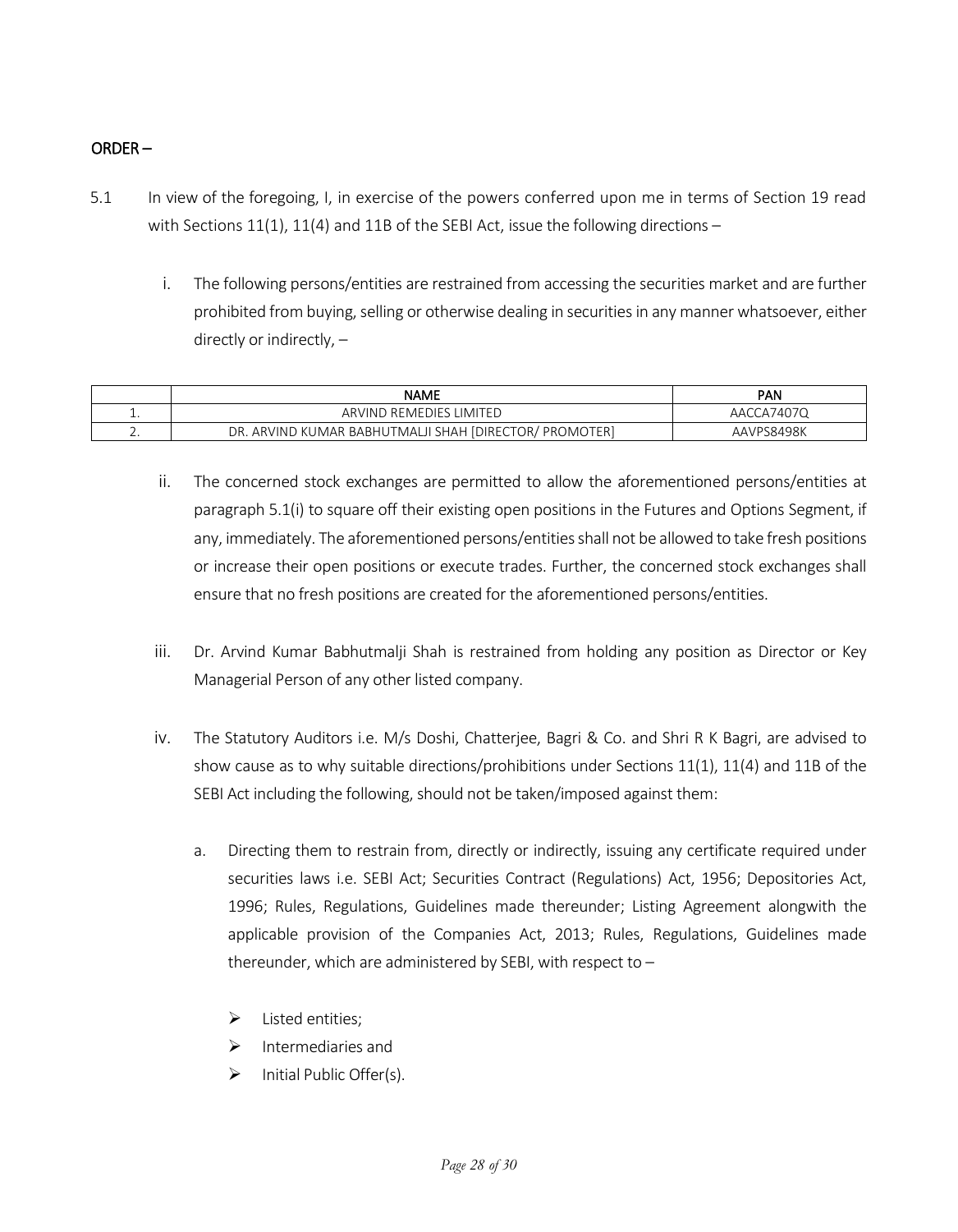- 5.2.1 As noted at paragraph 3.3(A)(II)(iv) of page 22, during the period 2011–14, Dr. Arvind Kumar Babhutmalji Shah wrongfully earned commission on non–existent sales amounting to ₹8.11 Crores.
- 5.2.2 In light of the above, I also hereby impound the aforesaid unlawful earnings of ₹8.11 Crores, as paid by ARL to Dr. Arvind Kumar Babhutmalji Shah.
- 5.2.3 Dr. Arvind Kumar Babhutmalji Shah is also directed not to dispose of or alienate any of his assets/properties/securities, till such time the aforementioned amount of ₹8.11 Crores is credited to an escrow account ["Escrow Account in Compliance with SEBI Order dated February 16, 2017 – A/c (in the name of the respective person/entity)"] created specifically for the purpose in a Nationalized Bank. The escrow account/s shall create a lien in favour of SEBI and the monies kept therein shall not be released without permission from SEBI. On production of proof by Dr. Arvind Kumar Babhutmalji Shah that the said amount is deposited in the escrow account, SEBI shall communicate to the Banks and Depositories to defreeze his accounts.
- 5.2.4 Dr. Arvind Kumar Babhutmalji Shah is directed to provide, within 7 days of this Order, a full inventory of all his assets and properties and details of all his bank accounts, demat accounts and holdings of shares/securities, if held in physical form and details of companies in which he holds substantial or controlling interest.
- 5.2.5 The Banks are directed that no debits shall be made, without permission of SEBI, in respect of the bank accounts held by Dr. Arvind Kumar Babhutmalji Shah, except for the purposes of transfer of funds to the escrow account. Further, the Depositories are also directed that no debit shall be made, without permission of SEBI, in respect of the demat accounts held by Dr. Arvind Kumar Babhutmalji Shah. However, credits, if any, into the accounts maybe allowed. The Banks and the Depositories are directed to ensure that all the aforesaid directions are strictly enforced. Further, debits may also be allowed for amounts available in the account in excess of the amount to be impounded. Banks are allowed to debit the accounts for the purpose of complying with this Order.
- 5.3 The aforementioned persons/entities mentioned in paragraph 5.1 may file their replies to SEBI within 21 days from the date of receipt of this Order. They may also indicate in their replies whether they wish to avail an opportunity of personal hearing in the matter.
- 5.4 The above directions shall come into force with immediate effect and shall be in force till further directions.